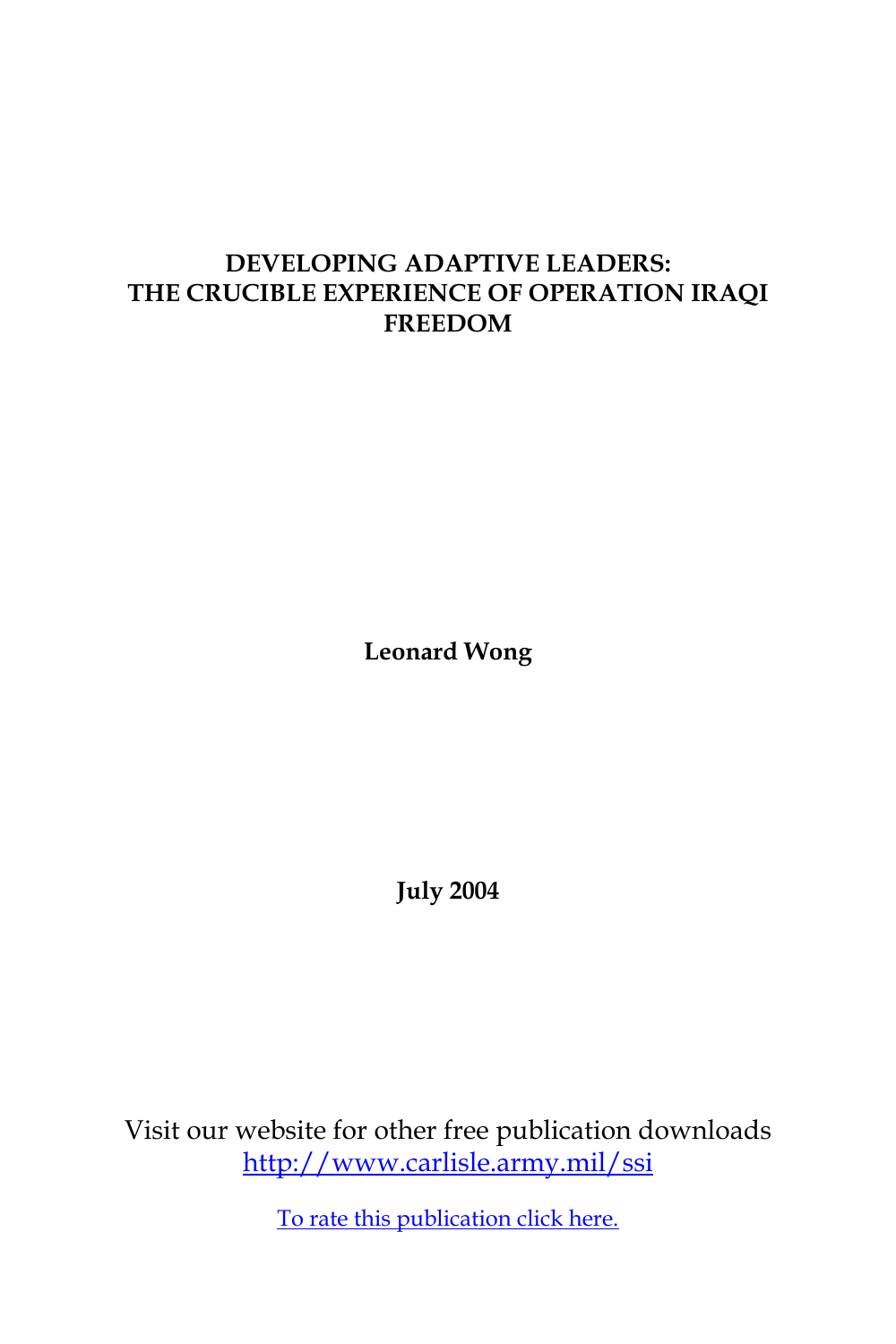The views expressed in this report are those of the author and do not necessarily reflect the official policy or position of the Department of the Army, the Department of Defense, or the U.S. Government. This report is cleared for public release; distribution is unlimited.

\*\*\*\*\*

 Comments pertaining to this report are invited and should be forwarded to: Director, Strategic Studies Institute, U.S. Army War College, 122 Forbes Ave, Carlisle, PA 17013-5244. Copies of this report may be obtained from the Publications Office by calling (717) 245-4133, FAX (717) 245-3820, or by e-mail at *SSI\_Publishing@carlisle.army.mil*

 All Strategic Studies Institute (SSI) monographs are available on the SSI Homepage for electronic dissemination. SSI's Homepage address is: *http:// www.carlisle.army.mil/ssi/*

\*\*\*\*\*

\*\*\*\*\*

 The Strategic Studies Institute publishes a monthly e-mail newsletter to update the national security community on the research of our analysts, recent and forthcoming publications, and upcoming conferences sponsored by the Institute. Each newsletter also provides a strategic commentary by one of our research analysts. If you are interested in receiving this newsletter, please let us know by e-mail at *SSI\_Newsletter@carlisle.army.mil* or by calling (717) 245-3133.

#### ISBN 1-58487-167-9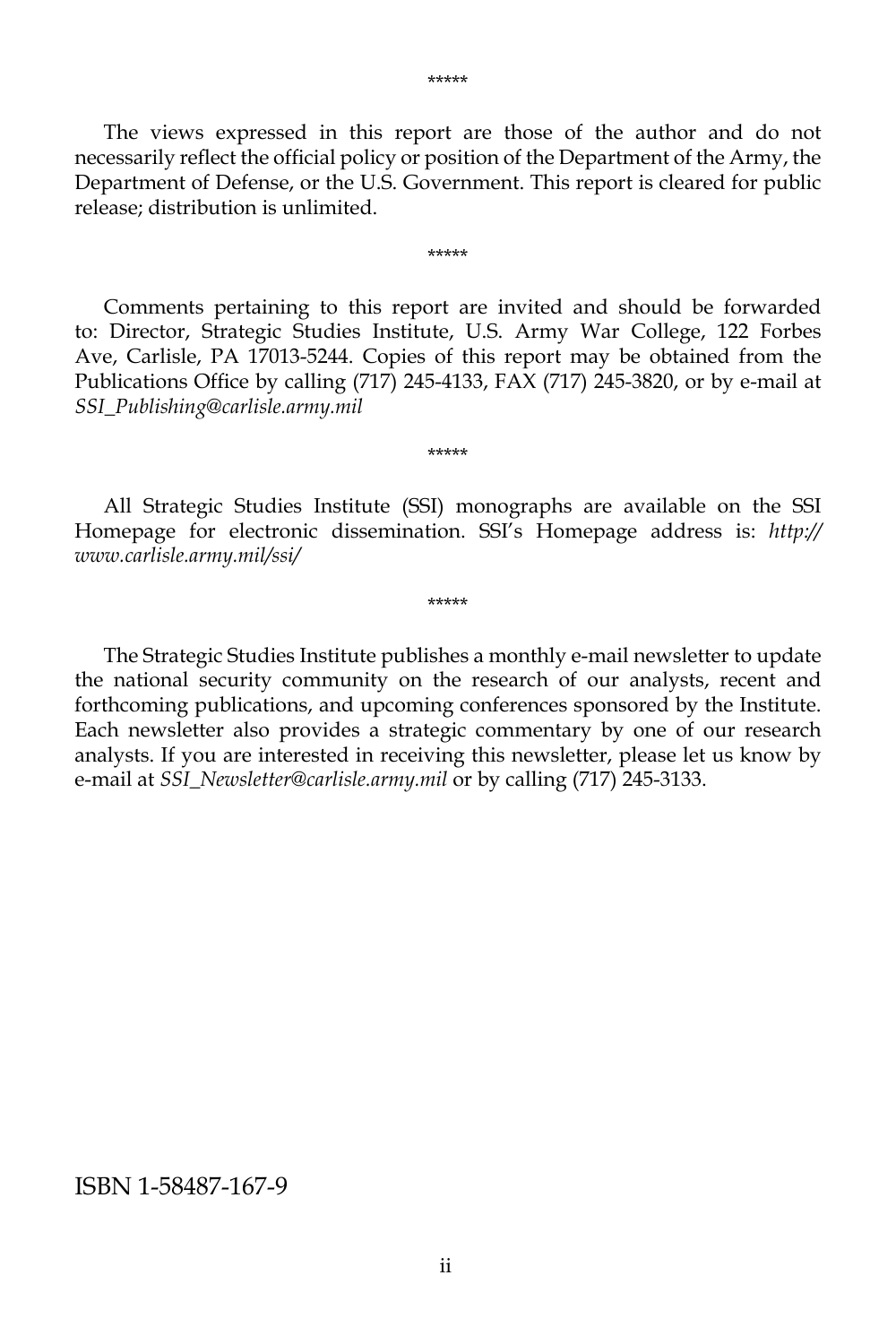## **FOREWORD**

The euphoria over the exceptionally successful combat operations of the Iraqi War has subsided as Operation IRAQI FREEDOM shifted to the long, hard tasks of nation-building and counterinsurgency. By all accounts, the process of assisting Iraq in becoming a secure, stable democracy has become much more complicated than originally believed. Yet within the complex environment of postwar Iraq, Dr. Leonard Wong argues that junior officers are being developed into creative, innovative, and independent leaders. He attributes this unique leader development opportunity to the ambiguous, complex, and unpredictable environment of postwar Iraq.

The implication of so many of the Army's junior officers being developed into adaptive leaders is significant. For several years, the leadership literature in both the military and civilian arenas has been replete with calls for adaptable and innovative leaders. The U.S. Army is transforming as its lowest officer ranks are filled with leaders who have learned to deal with ambiguity, change, and complexity. It is now the Army's responsibility to leverage this newly developed cohort and continue to develop the confidence and creativity of tomorrow's senior leaders.

> DOUGLAS C. LOVELACE, JR. Director Strategic Studies Institute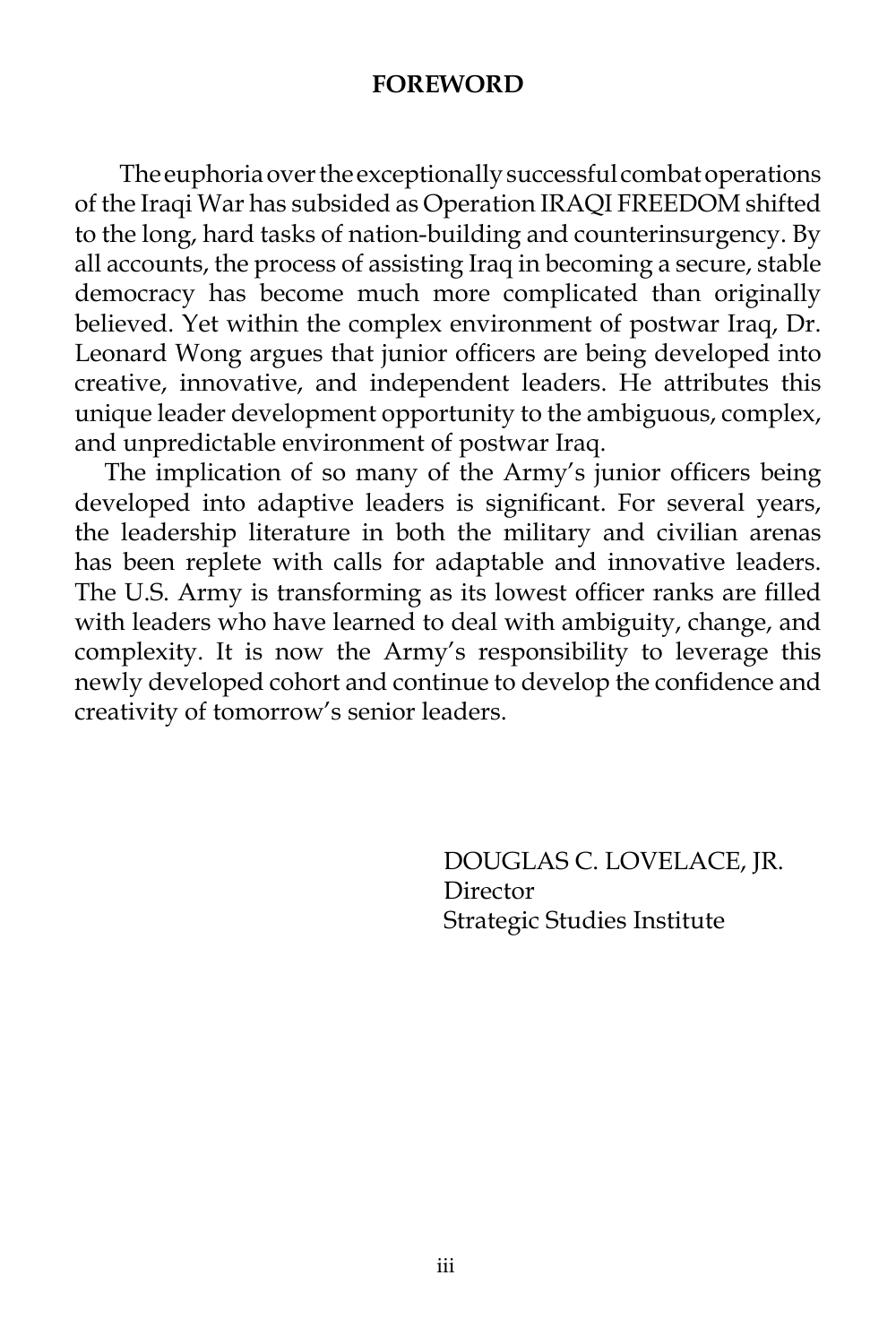# **BIOGRAPHICAL SKETCH OF THE AUTHOR**

LEONARD WONG served in the Army for over 20 years, including teaching leadership at West Point, serving as an analyst in the Office of the Chief of Staff of the Army, and in the Office of the Deputy Chief of Staff for Personnel, and serving as the Director of the Office of Economic and Manpower Analysis. His current research includes leadership, professionalism and innovation in the military. He is a Professional Engineer and holds a B.S. from the U.S. Military Academy, and an M.S. and Ph.D. in Business Administration from Texas Tech University.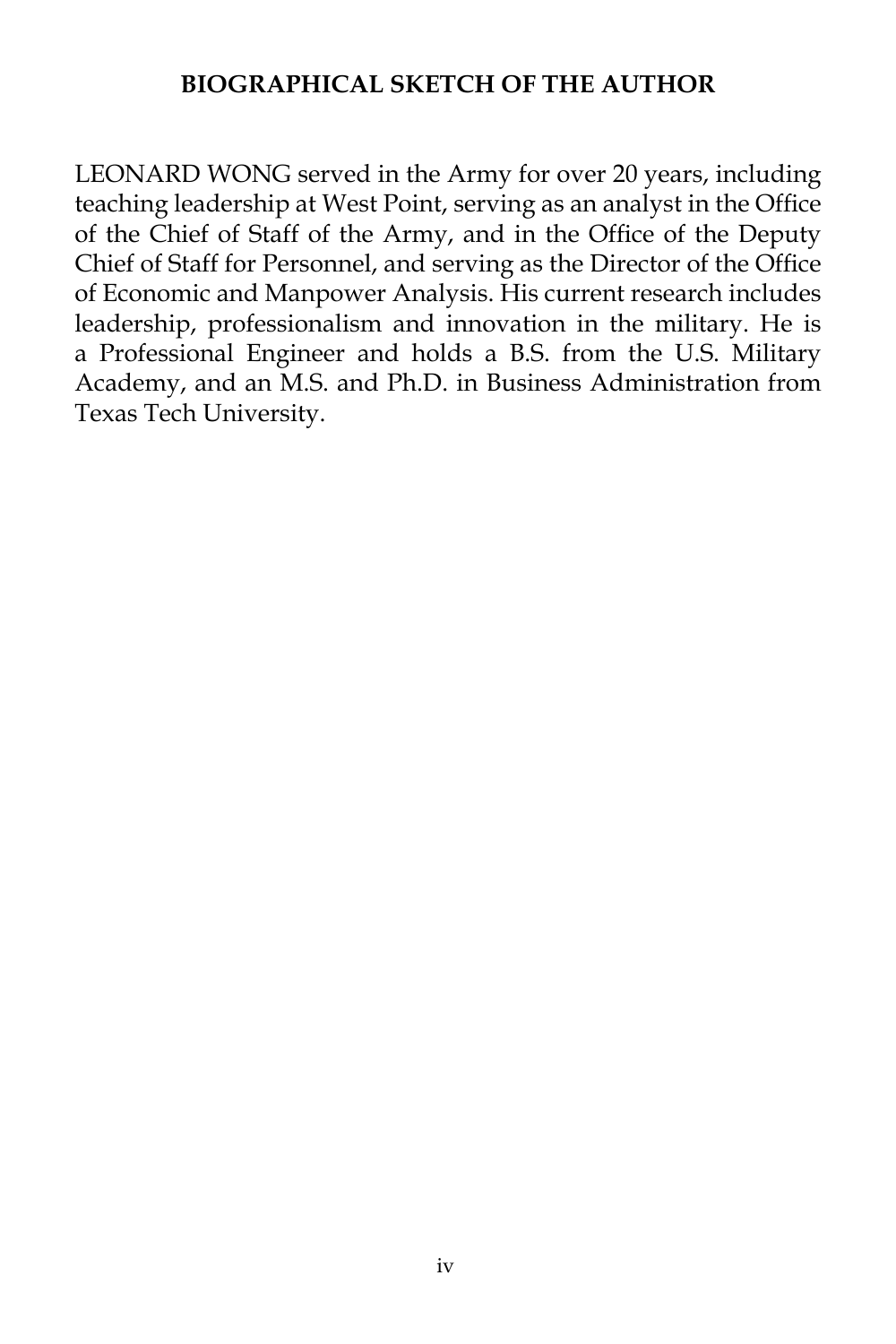### **SUMMARY**

 This monograph examines the Operation IRAQI FREEDOM environment and concludes that the complexity, unpredictability, and ambiguity of postwar Iraq is producing a cohort of innovative, confident, and adaptable junior officers. Lieutenants and captains are learning to make decisions in chaotic conditions and to be mentally agile in executing counterinsurgency and nation-building operations simultaneously. As a result, the Army will soon have a cohort of company grade officers who are accustomed to operating independently, taking the initiative, and adapting to changes. The author warns that the Army must now acknowledge and encourage this newly developed adaptability in our junior officers or risk stifling the innovation critically needed in the Army's future leaders.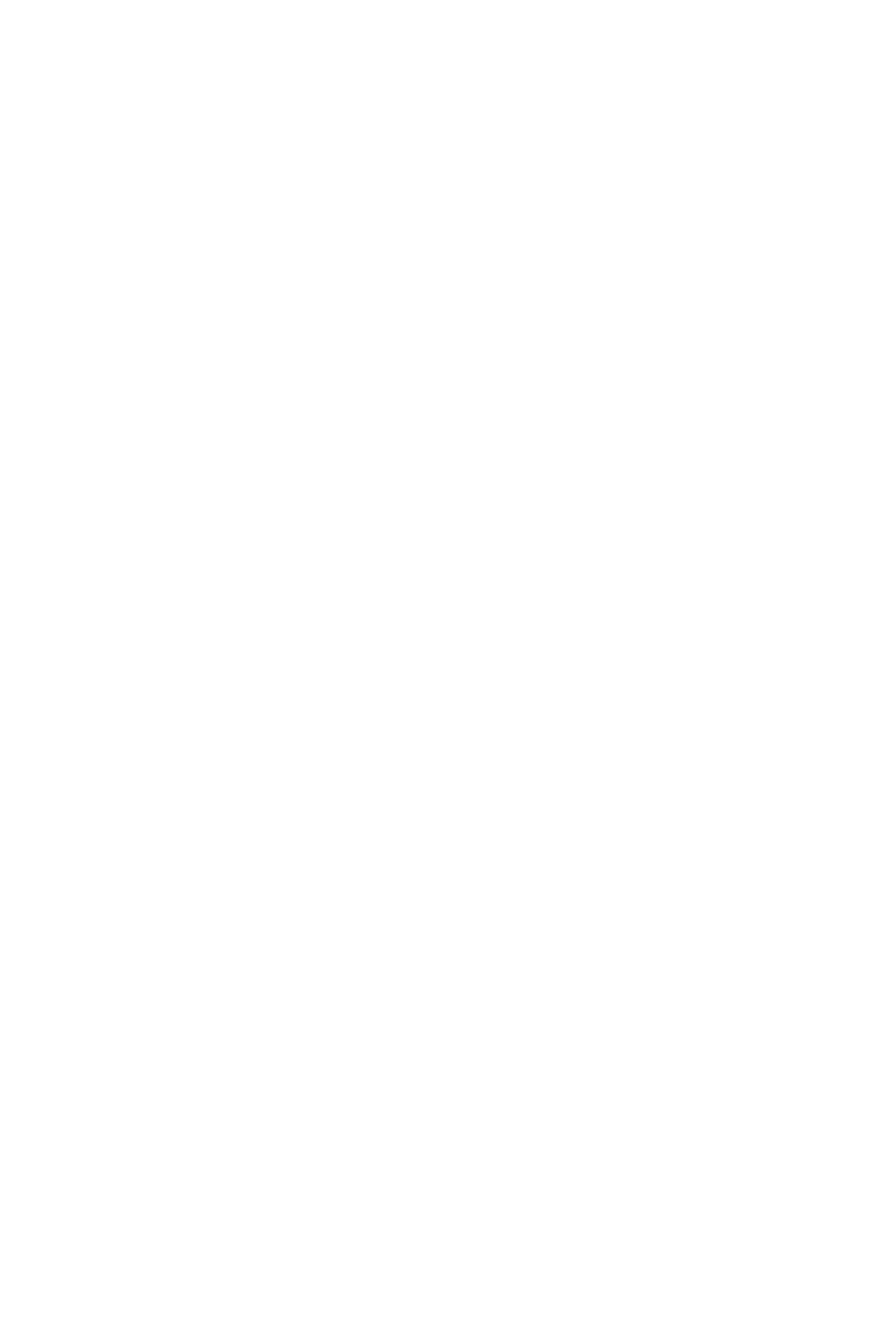# **DEVELOPING ADAPTIVE LEADERS: THE CRUCIBLE EXPERIENCE OF OPERATION IRAQI FREEDOM**

Can you find the opportunity within the chaos? Because you can't organize the chaos of the battlefield.1

> General Peter J. Schoomaker Chief of Staff of the Army

 Leadership has and always will be associated with the U.S. Army. Cadets continue to memorize that "the commander is responsible for everything the unit does or fails to do"<sup>2</sup> and names such as Lee, Patton, MacArthur, and Marshall still evoke images of larger than life leaders in service to the Nation. The preeminence of leadership is reinforced in Army guiding documents with statements such as "We are about leadership; it is our stock in trade, and it is what makes us different,"3 and "Leadership is the lifeblood of The Army."4

 A few years ago, a new emphasis began to emerge concerning the leadership and leaders required in the *future* Army. It began in 2001 with the Army Training and Leader Development Panel (Officer) report, concluding after a sweeping study of the officer corps that future leaders needed to be self-aware and *adaptable*. 5 Similarly, the 2001 *Objective Force White Paper* looked into the future and contended that tomorrow's security environment will require leaders "changing from plan-centric to intent-centric operations; changing from physical rehearsals to virtual ones; and changing from static command posts to situational awareness on the move. They will be *adaptive* and self-aware―able to master transitions in the diversity of 21st century military operations."6 More recently, the current senior Army leadership's vision of the future Army calls for "agile and *adaptive* leaders able to conduct simultaneous, distributed, and continuous operations."7 While the U.S. Army historically has valued the ingenuity and creativity of its leaders, the ambiguous and decentralized combat environment of the 21st century has made *adaptive* leaders an especially valuable resource.

 The criticality of adaptability has also emerged as a theme in the civilian leadership literature. Warren Bennis, a prominent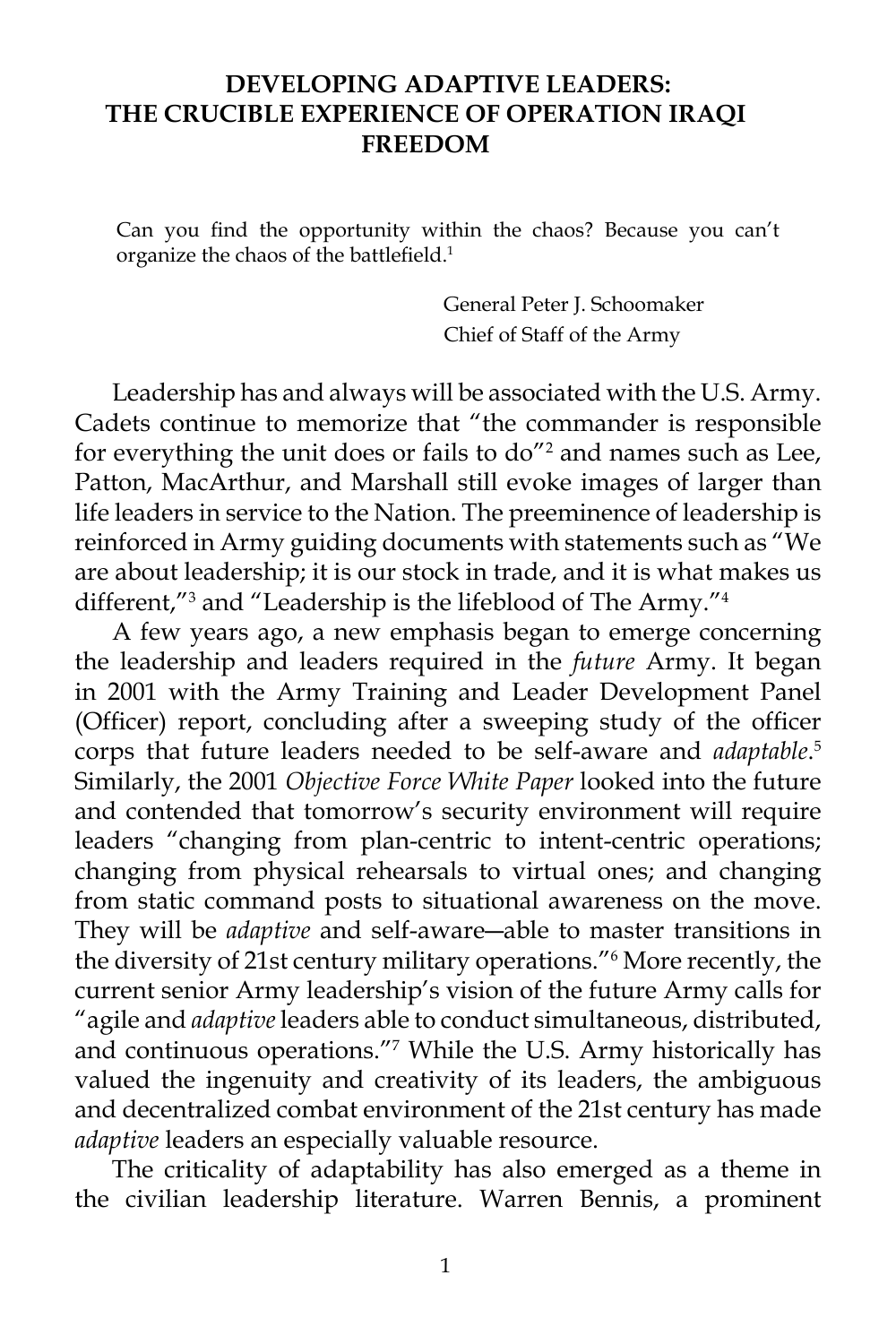leadership researcher, argued that effective leaders tend to have experienced at least one intense, transformational experience― what he calls a *crucible experience*. A crucible experience is "both an opportunity and a test. It is a defining moment that unleashes abilities, forces crucial choices, and sharpens focus. It teaches a person who he or she is."<sup>8</sup> According to Bennis, the critical quality of a leader that determines how that leader will fare in a crucible experience is *adaptive capacity*. Adaptive capacity allows leaders to respond quickly and intelligently to constant change. It is the ability to identify and seize opportunities. It allows leaders to act and then evaluate results instead of attempting to collect and analyze all the data before acting.<sup>9</sup> Bennis describes the role of adaptive capacity in a crucible experience,

People with ample adaptive capacity may struggle in the crucibles they encounter, but they don't become stuck in or defined by them. They learn important lessons, including new skills that allow them to move on to new levels of achievement and new levels of learning. This ongoing process of challenge, adaptation, and learning prepares the individual for the next crucible, where the process is repeated. Whenever significant new problems are encountered and dealt with adaptively, new levels of competence are achieved, better preparing the individual for the next challenge<sup>10</sup>

 Despite the Army's tendency to lean towards the gravitational pull of its bureaucratic nature, many of today's junior officers―indeed a large majority―are being given opportunities to be innovative, adaptive, and mentally agile. The foundation of this unique leader development transformation rests on the serendipitous crucible experience of Operation IRAQI FREEDOM (OIF)―more specifically, postwar Iraq. Although there are many criticisms of postwar Iraq as being avoidable,<sup>11</sup> undesirable,<sup>12</sup> and unwinnable,<sup>13</sup> it nevertheless is producing a cohort of junior leaders who are acquiring adaptive capacity critical to the future Army.

 The following monograph describes how the environment of OIF is allowing―and compelling―junior officers to develop adaptive capacity*.* In the crucible of OIF, captains and lieutenants are becoming more creative, innovative, and confident as they learn to deal with the complexities, unpredictability, and uncertainties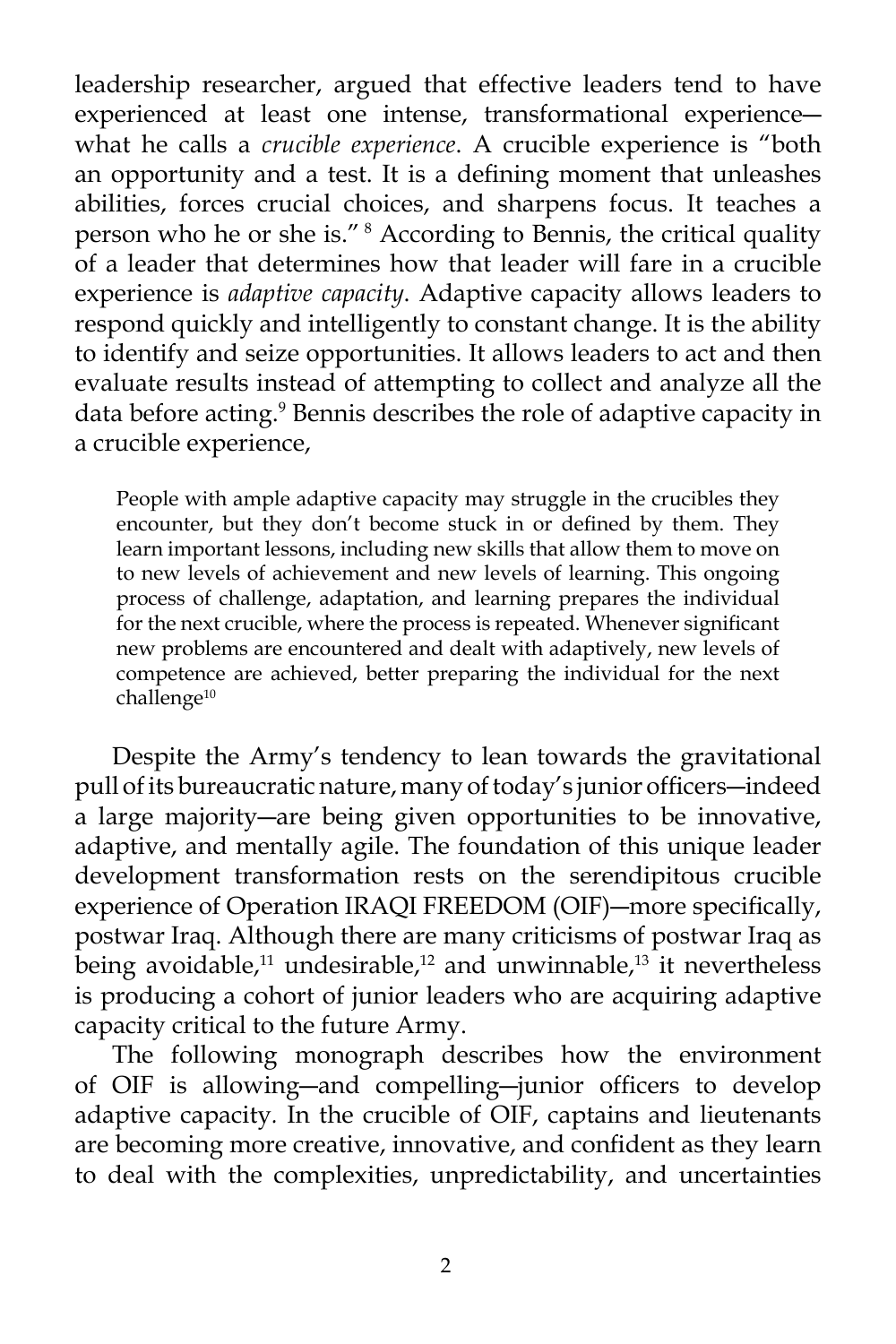of counterinsurgency and nation-building in postwar Iraq. This study examines the leadership development of junior officers in OIF through their words and perspectives. The study relies heavily on observations collected from junior Army leaders deployed to Iraq in March of 2004―specifically over 50 structured interviews conducted with junior combat arms officers in the 1st Armored Division, 1st Cavalry Division, 2nd Infantry Division, and the 82nd Airborne Division in locations throughout Iraq. The interview sessions were conducted in the field environment, followed an interview protocol, were taped, and subsequently were transcribed.<sup>14</sup>

 The study reveals that our junior officers are developing adaptability―a competency that the Army has recognized as vital to future warfare, yet difficult to develop in a nondeployed Army. By being confronted with complexity, unpredictability, and ambiguity, junior officers are learning to adapt, to innovate, and to operate with minimal guidance.

### **DEALING WITH COMPLEXITY**

Two things seemed pretty apparent to me. One was, that in order to be a [Mississippi River] pilot, a man has got to learn more than any one man ought to be allowed to know; and the other was, that he must learn it all over again in a different way every 24 hours.<sup>15</sup>

> Mark Twain *Life on the Mississippi*

#### **Complex Roles**.

 Complexity for a junior leader in the garrison Army environment may consist of dealing with complicated personnel issues, logistics or maintenance, or preparing and participating in a culminating field exercise such as a CTC rotation. (CTC and many other acronyms used in this manuscript are explained in the Appendix.) In OIF, complexity for junior leaders comes from a much wider variety of sources. One significant source of complexity is the number and nature of roles that junior officers must fill in counterinsurgency and nation-building operations. When examining the roles required of our junior officers in OIF, the question is not *which* role, but *how*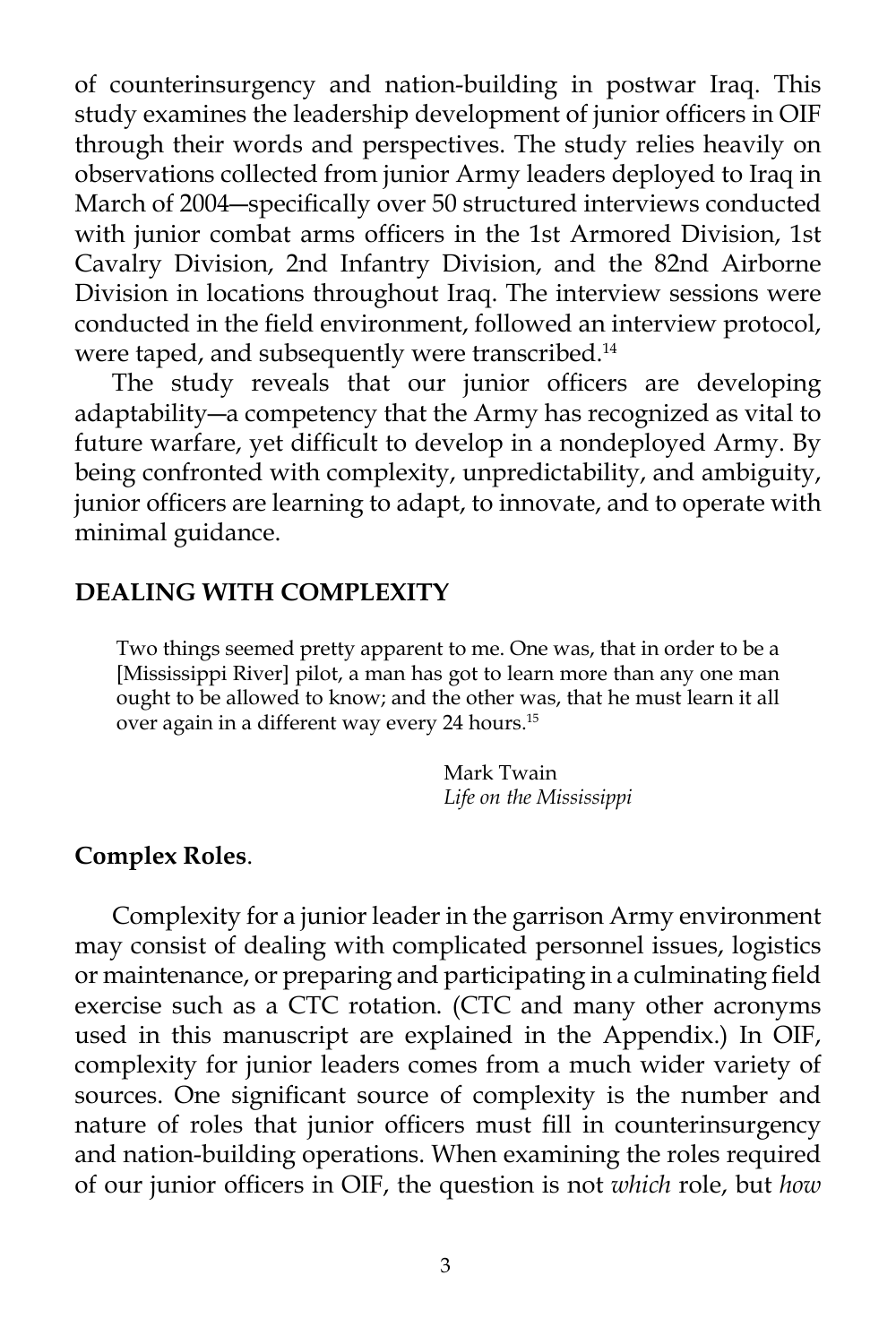*many*? One officer commented, "You are not just trying to learn one job, you are trying to learn several dozen jobs. Everything from being a politician to being a war commander. That is just an incredible amount of information for someone to carry around in their head."

 Because of the large-scale nation-building effort taking place in OIF, junior officers are being thrust into additional roles that would ordinarily be the realm of specialists or be resident in a higher echelon unit. Junior officers are finding themselves much more involved in activities other than leading their platoon or company in combat operations. A captain noted, "Junior officers are handling the embassy, PAO, and IO―missions that were mainly designated functional areas for others . . . People are wearing a lot of different hats that they thought they would never wear." Another officer stated,

The complexity comes from some of the things that we did not have to deal with [in the past], like POO, FOO, claims officer, dealing with the IGOs, having CA teams attached, PSYOPS attached, dealing with interpreters, all of the new things―the new variables―that make it different, but different in a good way.

 Unlike recent previous deployments where debates centered on whether combat arms soldiers could shift from being aggressive warriors to functioning as calming peacekeepers, OIF requires junior leaders to be warriors, peacekeepers, and nation-builders― simultaneously. A captain reflected on the concurrent roles that he performed as a junior officer in postwar Iraq,

It is complex because of the difference from full spectrum war―because at one moment I am planning three missions to do raids over here, and the next moment I am planning projects for my three areas here, and the next thing with the three NAC members―they have certain things they need help with. I am doing three different things on top of the regular company commander stuff.

Another company commander described his changing roles,

You go out and you talk to the people at the school or the clinic. You ask them, 'What do you guys need? How can we improve your neighborhood―your living conditions?' You get all that information and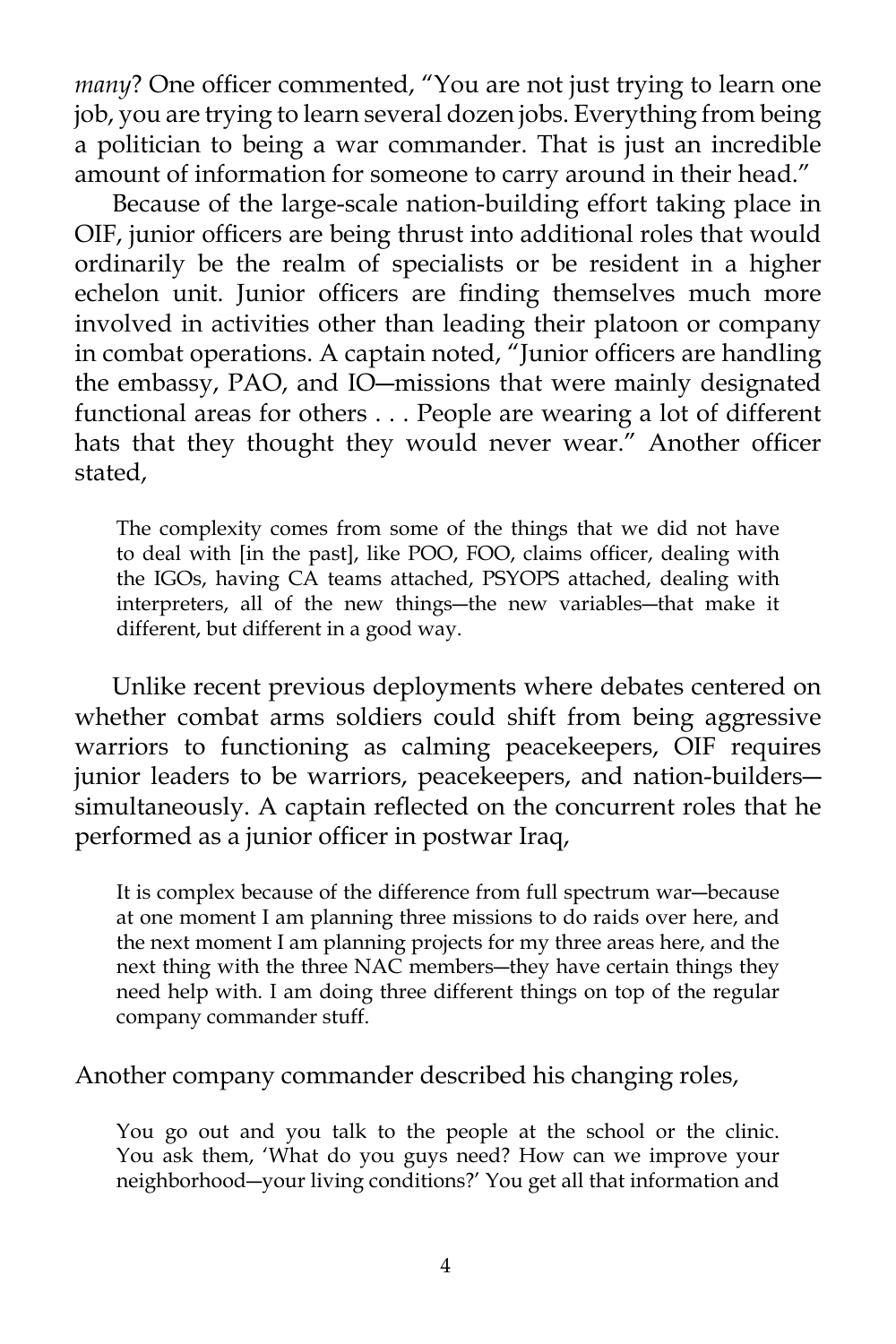the next thing you have is, 'Hey tonight you have a raid.' You push all that information to the side . . . I got to go and do this raid tonight and then I got two more days of patrols and QRF―so a week later you get back to this civil affairs thing.

 In addition to the complexity caused by the multiple roles of junior officers in OIF, the previous comments also illustrate what several officers called "the faucet" or the necessity of adjusting to situations that could change from cold to hot and back to cold instantaneously. A lieutenant described it by saying,

You have to be flexible to what comes down. You could be doing a presence patrol . . . saying "Hi" to a kid and your vehicle is there a few hundred yards away getting mortared. Now you are talking to this little kid, and you hear on the radio that the rest of your platoon is over there getting mortared, and they want you to maneuver to try to catch the guy who just mortared. So you have to switch from one thing to another.

Another officer gave an example, "You got to deal with a little girl who wants a chem light and the very next minute might have to shoot somebody for trying to place an IED . . . It is such a switch."

 Many leaders spoke of the intricacies of leading troops in the sharply different worlds of fighting insurgents and maintaining good relationships with the local people. One platoon leader described the situation,

It is very difficult to keep 18-year-old guys, to take them and one second we are dodging bullets and trying to hide on the street corner and react because you got somebody in a window or a roof, and the next second you are knocking on the door, asking to search the house and you have to be polite. I think that is a very large leadership challenge here―keeping guys focused on that; making sure that they can calm back down after brief periods of excitement.

 Because U.S. forces are largely consolidated on forward operating bases, junior officers commented on the "surreal" nature of shifting from the extreme danger in the streets to the relative comfort of the FOB. One lieutenant put it this way,

Leaving out the gates of the fire base, you can get in a fire fight one minute, or you can be on the scene of a VBIED―just horrid scenes, body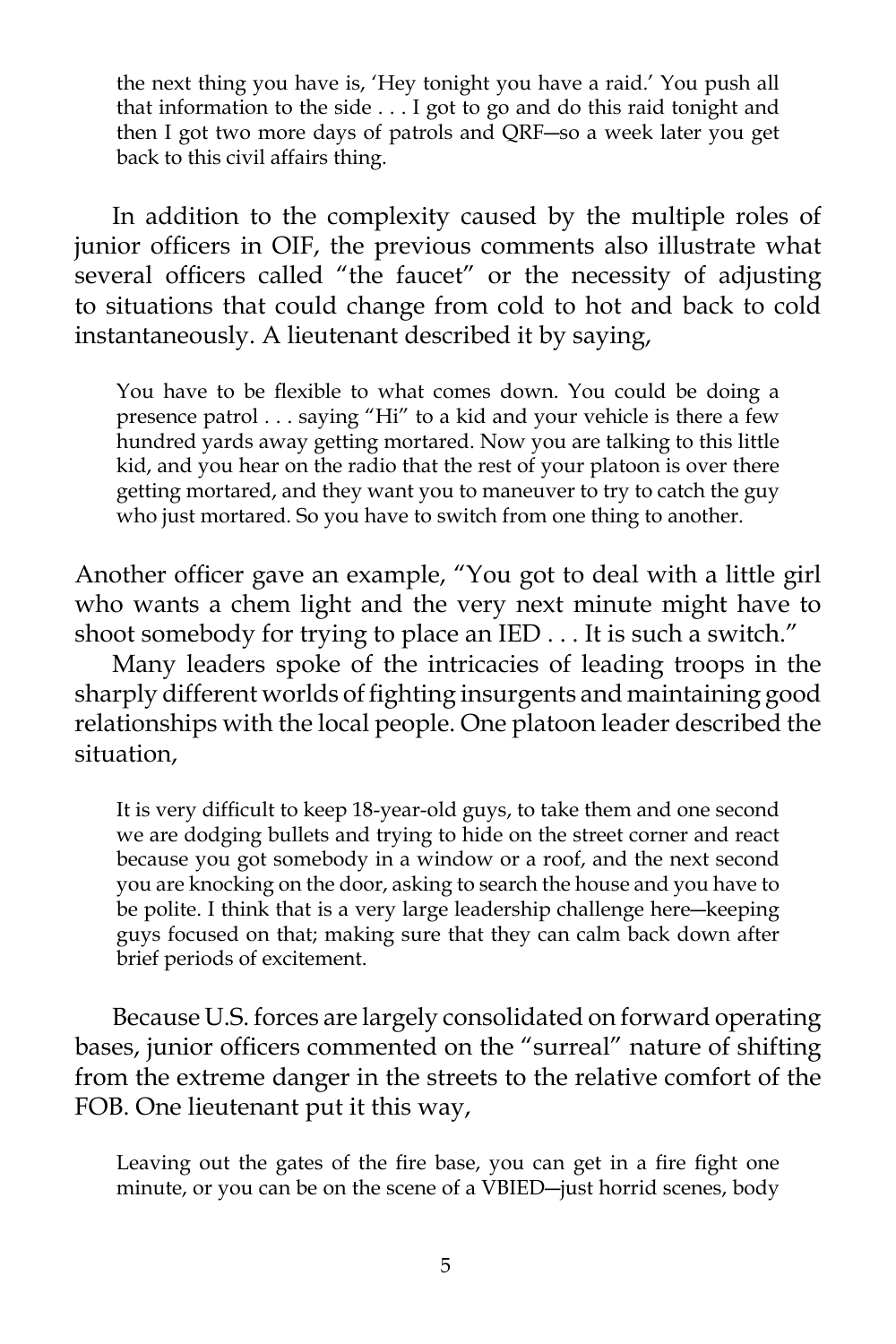pieces everywhere. Ten minutes later, you travel back inside the FOB and you can be inside your room with a TV on, go take a shower, sit in your PT, sit on the couch. You know what I mean―it is odd.

 In addition to the mental agility needed to take on additional duties or to shift roles constantly, many junior leaders in OIF described the need to adapt by functioning outside their combat specialty. Field artillerymen, engineers, and tankers spoke of operating as infantrymen as they conducted raids or cordon and searches. One engineer noted, "I don't think that I am much of an engineer at all. I think I am an infantry guy with a lot more equipment." A field artillery officer stated, "I definitely didn't think that I would be clearing buildings as an artillery officer, or working with the CIA or Special Forces or anything like that. Never, never ever." On the other hand, infantrymen spoke of functioning as engineers or civil affairs officers as they assumed responsibility for the infrastructure of a sector. An infantry lieutenant commented on his added responsibilities,

I am a combat infantryman. You want me to fire and maneuver; I can fire and maneuver―anywhere, in any terrain, anywhere you want to do it. Here, I have had to learn how sewage works. In my AO, I can brief you where all my pumps are, all my manholes, and where my sewage is broke.

 Similar comments were heard from mechanized junior leaders learning to operate as light infantry. An armor officer spoke of his transition to light infantry tactics, "My mental tool guide is just not filled with how to employ dismounted soldiers. I know how to employ vehicles. I know how to maneuver vehicles. I am a mounted maneuver warfare guy. [But] I am trying to pick it up; I am adapting the best that I can." Another tanker spoke of the hard adjustment from mechanized warfare,

It is way out of my lane, dealing with dismounted. Every time I screw up or do something that is bad, someone is like, "No. Stop that. Bad idea." Hey, roger, okay, just tell me when I am messing up because I am "Death before dismount." It is a totally new way of thinking.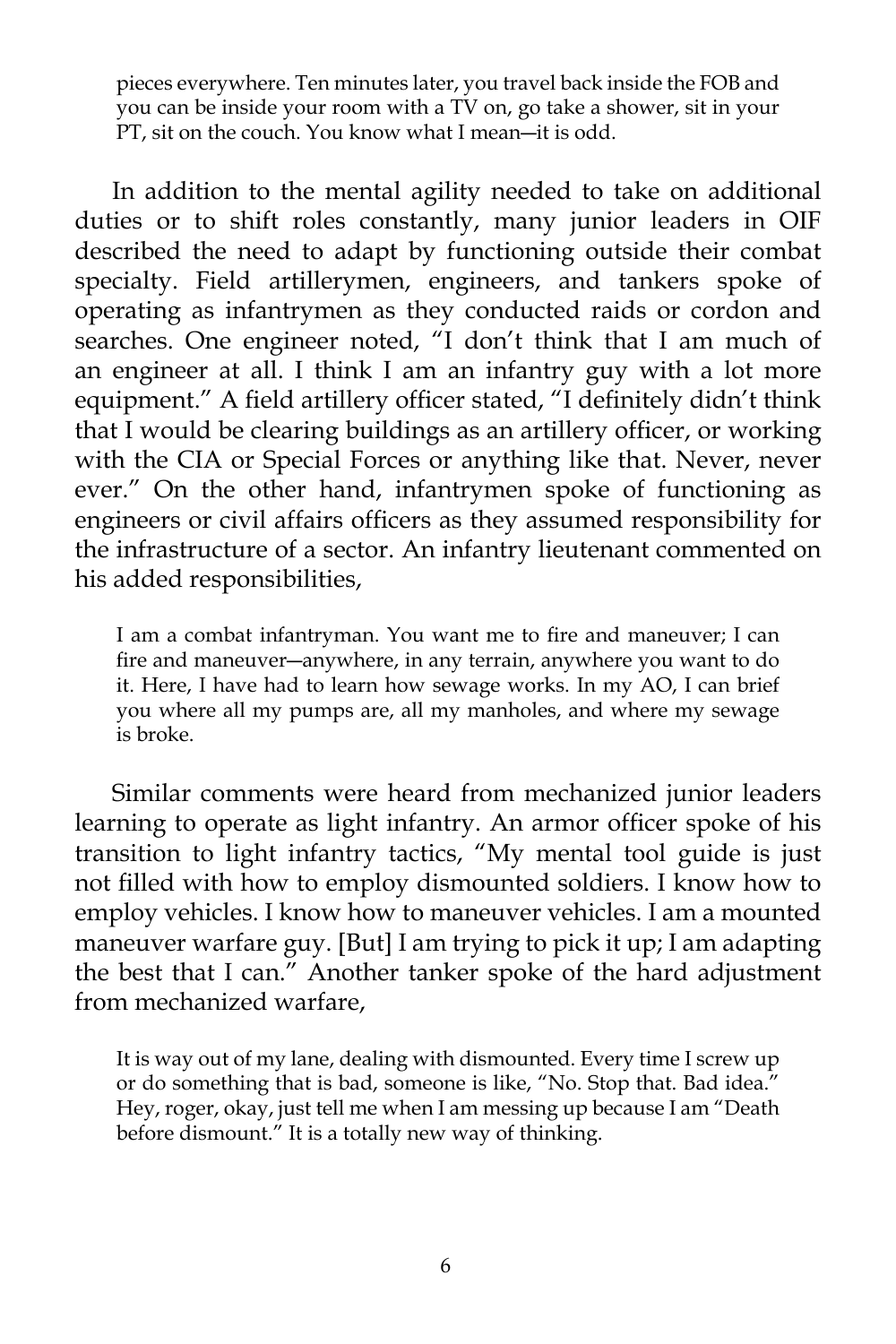With so many leaders operating out of their usual specialties, junior officers were asked if their OIF experience made them more proficient in their particular branch. Armor officers were asked if they were becoming better tankers, artillerymen were asked if they were becoming better artillerymen. Except for infantrymen, most officers responded that they were not gaining proficiency in their branch. Interestingly, most officers also added that, while they were not becoming better officers in their branch specialty, they were becoming better officers in general. As one armor officer stated,

Am I a better tanker? Probably not. My tank is not here. I have not been in a tank for 6 months . . . My specialization in armor is probably getting worse, but my general knowledge as an army officer is exponentially increasing every day because I am exposed to so much now . . . I feel I am much more well-rounded―not specialized as much―but much more well-rounded.

Another officer bluntly stated, "Better artilleryman? For coming here? Hell no. Absolutely not. I am a better *leader*."

 Junior leaders in postwar Iraq are learning to be adaptable and agile. They are taking on roles they never envisioned; they are learning to shift mental models rapidly. They are developing the leadership ability that the Army has been seeking for many years, yet has struggled to capture. While many deployed officers do not see the transformation they are undergoing in the crucible of OIF, some do. One field artillery lieutenant reflected,

It wasn't exactly what I thought it would be because I pictured myself fighting―laying steel down, destroying stuff. But this is fine; this is what it is about. It is about being flexible. It is about being able to conduct any mission as a soldier first and a leader first―not worried about being an artilleryman first.

## **Cultural Complexity***.*

 While junior officers stationed in Korea or Germany often learn to deal with a different culture, many OIF leaders expressed surprise at how different the Iraqi culture that confronted them could be. One lieutenant stated, " We are absolutely the newcomers to this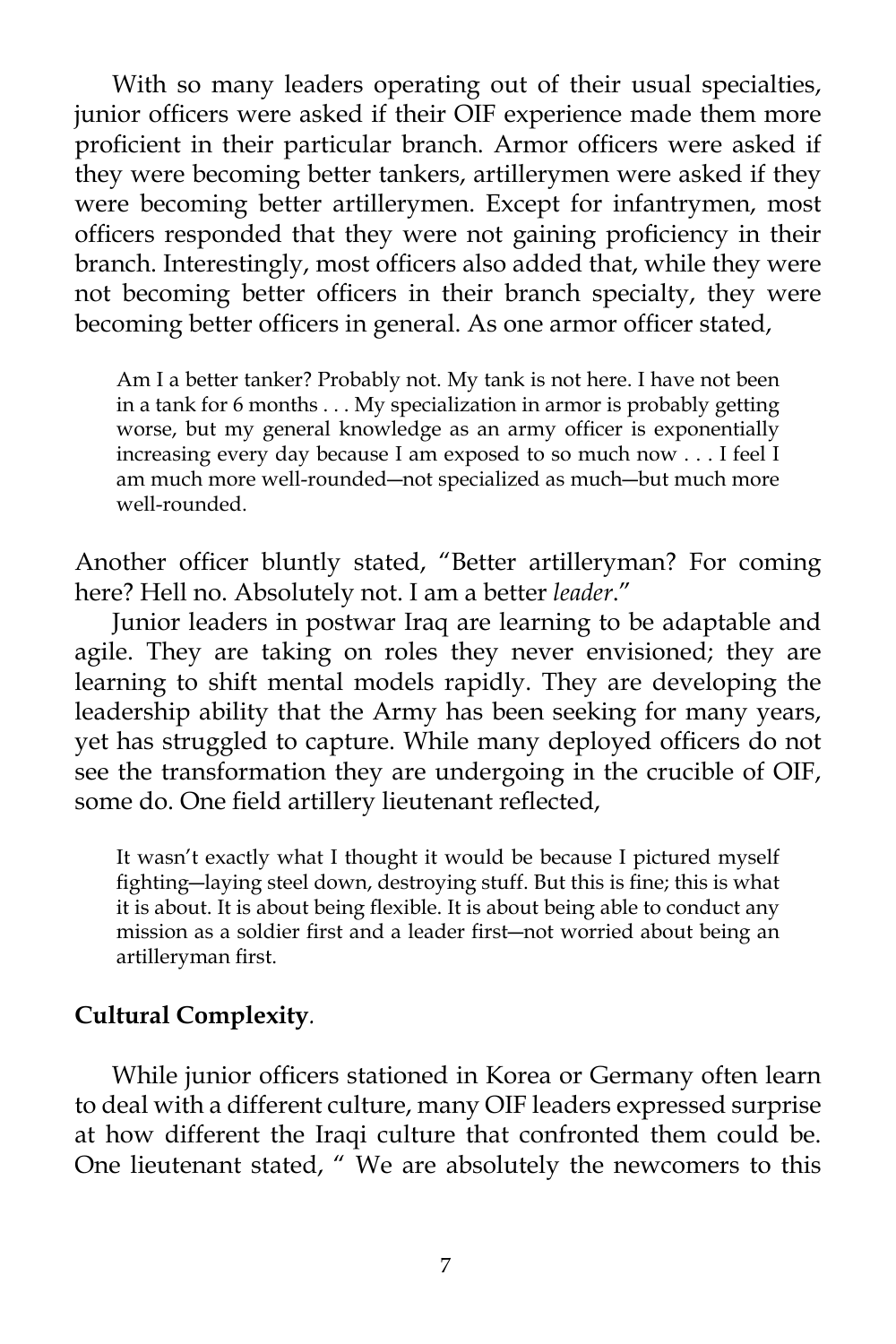environment . . . It is so foreign to us. You couldn't pick a place in the world that would be more foreign to most Americans than Iraq."16 Another officer added, "The complexity of their culture―just dealing with their culture―has been overwhelming. That is where I run into the biggest problems right now." One lieutenant spoke of learning about the Iraqi culture in school, but not truly understanding it,

The biggest thing that makes it complex here for me personally is the religious aspect of it and the Muslim world. I grew up learning about Shia and Sunnis in social studies class in junior high school, but I had no idea what these people were all about. To be here and learn about how they interact with each other and then in turn how they interact with the rest of the world―it was nothing I was prepared for.

 Because junior officers are heavily involved in nation-building activities, they are interacting much more with the local populace than in other deployments such as Bosnia, Kosovo, or the MFO. As a result, the nuances of culture become more noticeable. Officers reported having to learn how not to offend Iraqis with mannerisms inadvertently. Others noted that there were Iraqi idiosyncrasies that had to be learned. One officer commented, "People here like to get really close to you when they talk. That bothers the hell out of me. It is a good thing to learn that they are not trying to sneak up on you or grab you or anything. They just want to talk; they are being friendly."

 Of course, junior officers in past deployments and even tourists on vacations have had to deal with the complexities of foreign cultures. OIF is unique, however, in that a large number of junior officers are dealing with cultural intricacies that have potential strategic implications. As one captain recounted,

I was never given classes on how to sit down with a sheik that 2 days before I had seen his face on CNN, and now all of a sudden I am talking to this guy face-to-face. He is providing food for myself and soldiers out in the trucks that are providing security for us while we are having our meeting in this guy's house . . . He is giving me the traditional dishdasha and the entire outfit of a sheik because he claims that I am a new sheik in town so I must be dressed as one. I don't know if he is trying to gain favor with me because he wants something . . . or is it something good or something bad. It is just something you are going to have to learn on the job and how to deal with.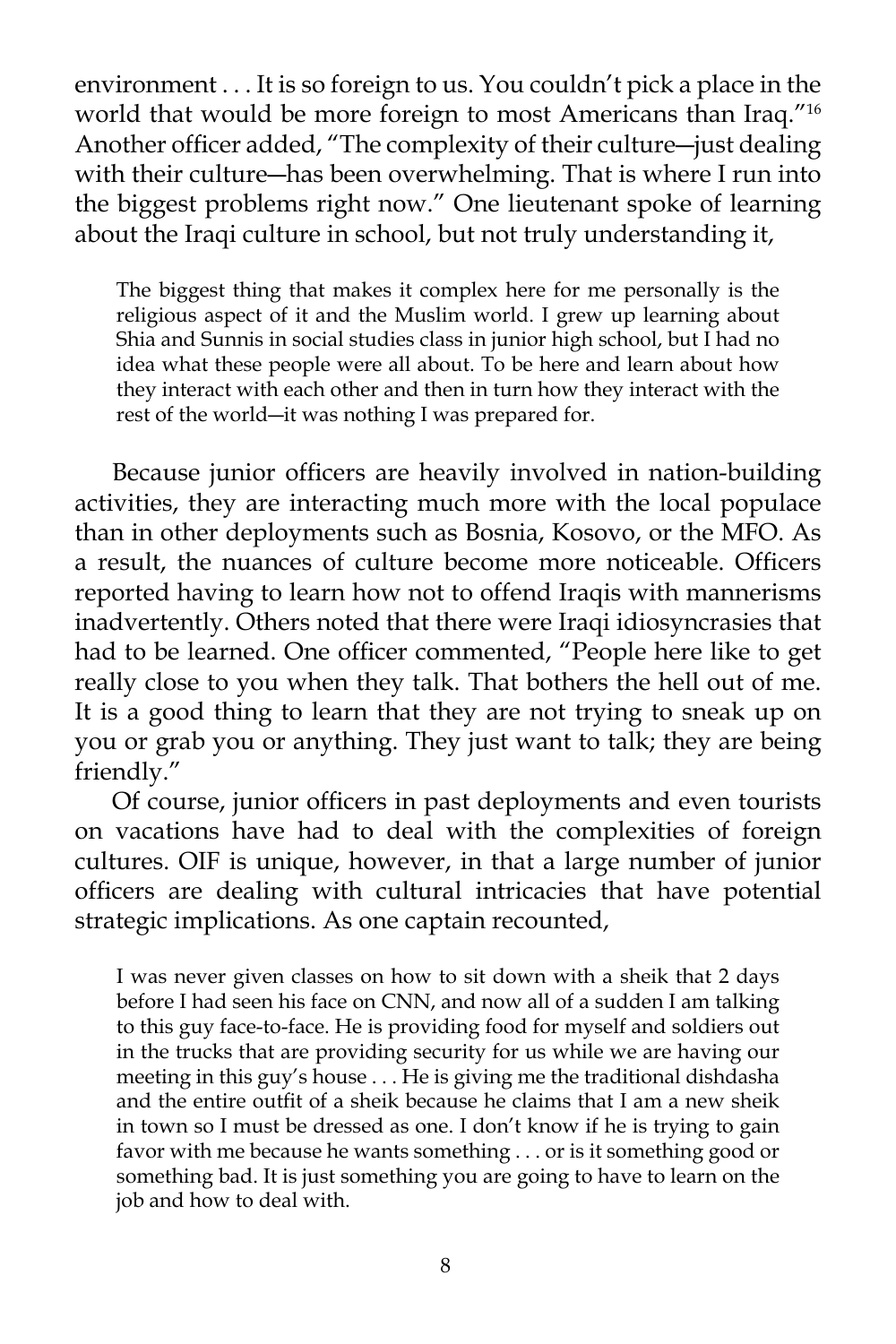Another lieutenant gave an example of how a seemingly simple misunderstanding of cultural hand gestures could have led to strategic consequences. "Well, I did this [8] to the Minister of [a governmental branch] to say, "Wait," and he flipped out because you are suppose to cup your hand like this [ $\mathbb{E}$ ] and say "Hold on." You do this [[8] to dogs, I think . . . I didn't really understand."

 The result of the immersion of such a large cohort of junior officers into a foreign culture is an emerging confidence that they can operate effectively in unfamiliar conditions. Day-to-day interaction with Iraqis produces competence in understanding a Middle Eastern culture, but more importantly, company grade leaders are realizing that their horizons are being broadened. One officer reflected upon the leadership development value of the OIF cultural environment,

The things that I have experienced here, beyond the soldier environment, just going around and really experiencing the Middle East, you know, another part of the world and just being in a new environment, interacting with the interpreters, I think that is where the real experience comes in.

## **Complex Warfare**.

 While war is never simple, many junior officers believed that counterinsurgency operations were proving to be more complicated than the high-intensity battles they had trained for in the past. Many officers yearned for the simplicity of coordinating with units on their right and left, and destroying everything in the sector ahead. One lieutenant spoke of the experiences of high-intensity training at a CTC and then arriving in Iraq,

[At NTC] we went through traditional force-on-force fighting-tank battles. That is easy. You are here. The bad is north. Drive north and kill. Secure this piece of terrain; clear this piece of terrain . . . You get here [in Iraq], and it is just different.

#### Another lieutenant observed,

The waves of BMPs and T72's and stuff that you train for―that would have been great! My guys wanted to blow something up so badly. As soon as we got [live] ammunition, we were like, "I hope I get to pump it into a Volkswagen." That is the easy stuff.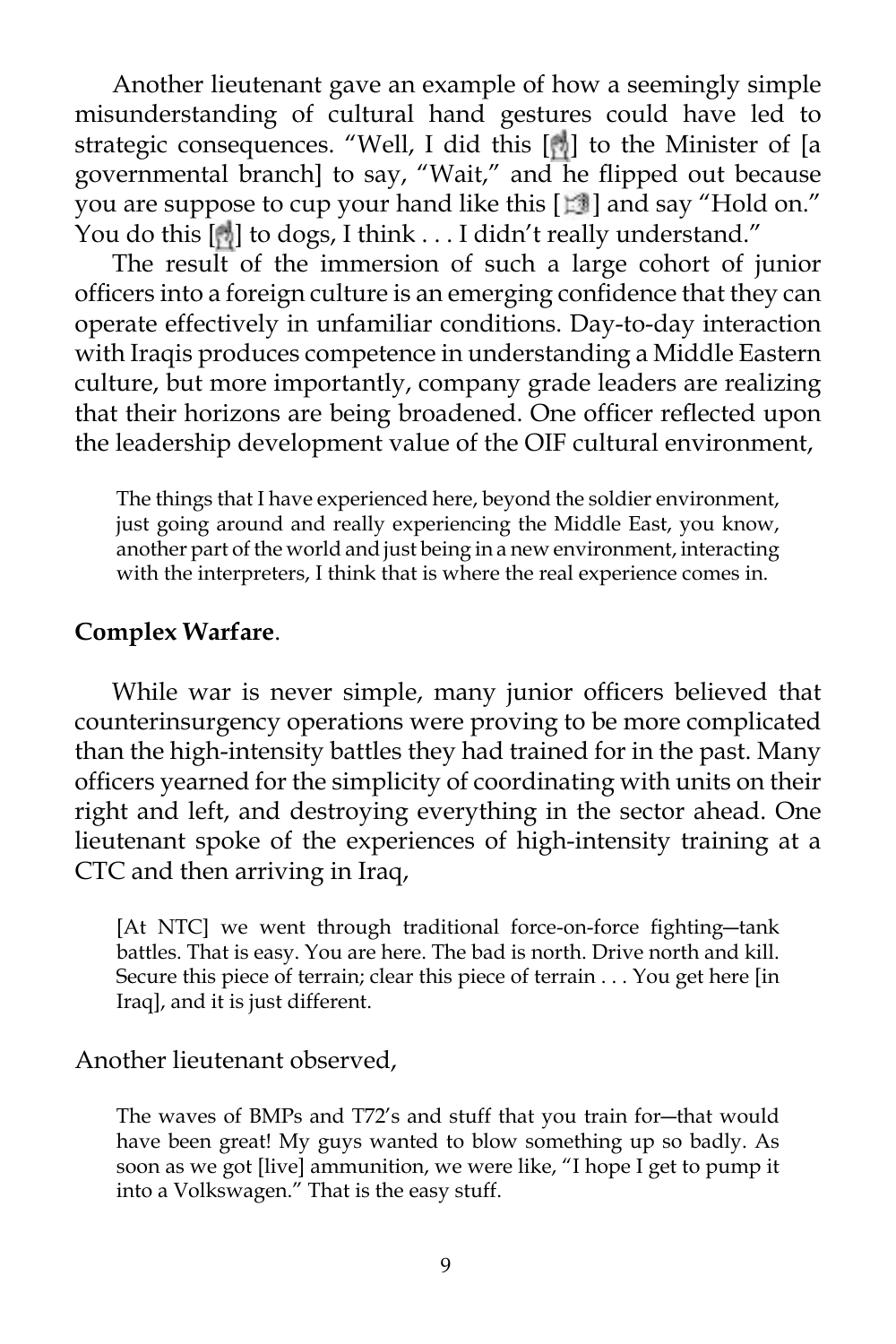Counterinsurgency warfare presents junior officers with missions and tasks that appear to be less complex than highintensity warfare, e.g., cordon and search, traffic control points, or escort duty. Indeed, many officers noted that their actual missions were amazingly simple. But many junior leaders also noted that the counterinsurgency environment demanded more mental energy. For example, one lieutenant commented on the asymmetrical moral nature of insurgency,

It is frustrating at times because you are expected to play by certain regulations and certain rules when your opposition is not held to the same standard. There are all these Geneva Convention rules: you can't go undercover in certain situations; you got to be in very plain view. You have all these ROE rules that we are restricted to, yet we are fighting against an enemy who is not constrained by the same things.

Another lieutenant described how fighting an insurgency adds a level of complexity to leadership,

Most of the people here are actually our friends. It is very, very difficult to determine who in a crowd is friendly and who is not, and what to do. We go over ROE and then you have to constantly before every mission sit down with the guys and read through and make up off the wall situations because they actually happen.

Another officer reflected upon CTC training and stated,

I think―as far as mentally―this [OIF] is tougher. There [at a CTC], it is physically tougher, but here it is mentally more difficult. There you knew that if you see a guy on the hill with a weapon, you kill him because he is the bad guy at JRTC, and they wear the uniforms and all that. Here, you see a guy with a weapon and he is not in a uniform. You have to call and be like, "Hey do you see that guy?" "Is he wearing an Iraqi police uniform?" "No, he is not." "Does he have that weapon slung across his back?" "Yeah, he does." "Okay, well, let's go and dismount and talk to him and see if he should be having that weapon." You can't just shoot the guy like you do at NTC. You got to think about it.

The environment in OIF is forcing our junior leaders to confront the hard realities of a complex situation, a relatively restrictive ROE, the presence of innocents on the battlefield, and the need to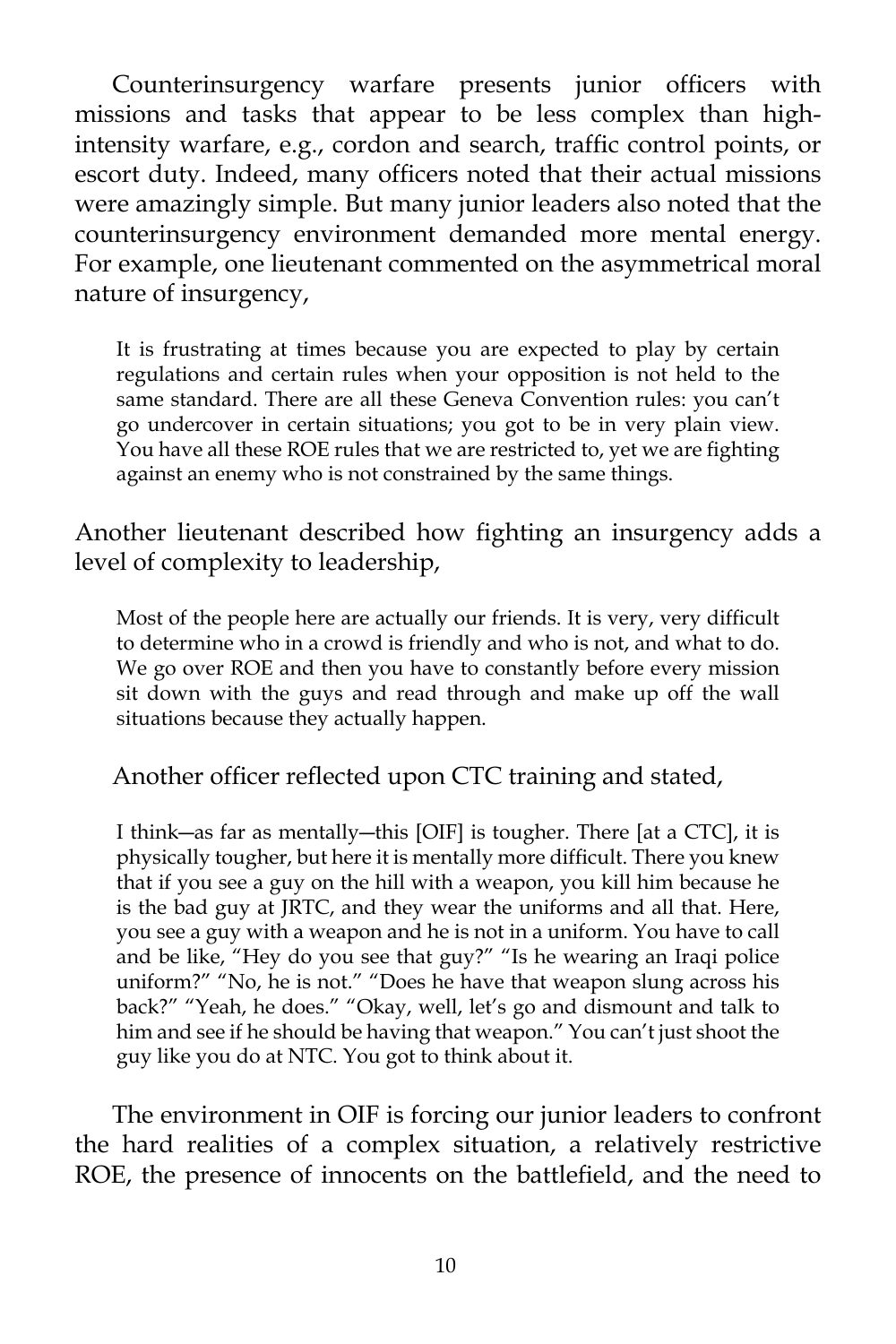still accomplish the mission. The OIF experience is developing in our junior officers the ability to recognize the strategic implications of their actions in a complex moral environment. As one astute lieutenant noted, "The fact is that we don't lower our standards and we abide by an ROE; that we are not out there just to kill innocent civilians; and that the mission is important, but the means to that end is sometimes more important.<sup>"</sup> Such words speak volumes about how adept our junior officers are becoming in dealing with the moral complexities in the OIF crucible.

# **Complexity through Change.**

 Adaptive leaders learn to live with unpredictability. They spend less time fretting about the inability to establish a routine or control the future and focus more on exploiting opportunities. In OIF, junior leaders reported operating in an environment of planning ahead and attempting to establish a battle rhythm against a backdrop of imminent change. Junior officers quickly learned that the battle rhythm they emplace lasts only until the next interruption. As one lieutenant paradoxically described the environment, "Right now, it is fairly predictable, but that can always change."

 Army officers have always been accustomed to sudden change, but the OIF environment is a sharp contrast to recent deployments. Many factors appear to be accelerating the impact of unpredictability. First, the insurgents are an adaptive enemy. As one officer noted, "It's a constant struggle of one-upmanship. We adapt, they adapt. It's a constant competition to gain the upper hand."<sup>17</sup>

 Second, because the OIF environment is rich in intelligence, missions emerge on very short notice based on new information. One platoon leader noted,

I can't tell you what I am doing tomorrow. I can tell you what I am *supposed* to be doing tomorrow. Things change so frequently and you just expect that. You know that every day you live a day at a time. Things you plan change based on intel reports, based on different changes in the mission.

 Third, the attitudes of the Iraqi people towards U.S. forces are by no means homogenous or stable. Junior leaders cannot assume the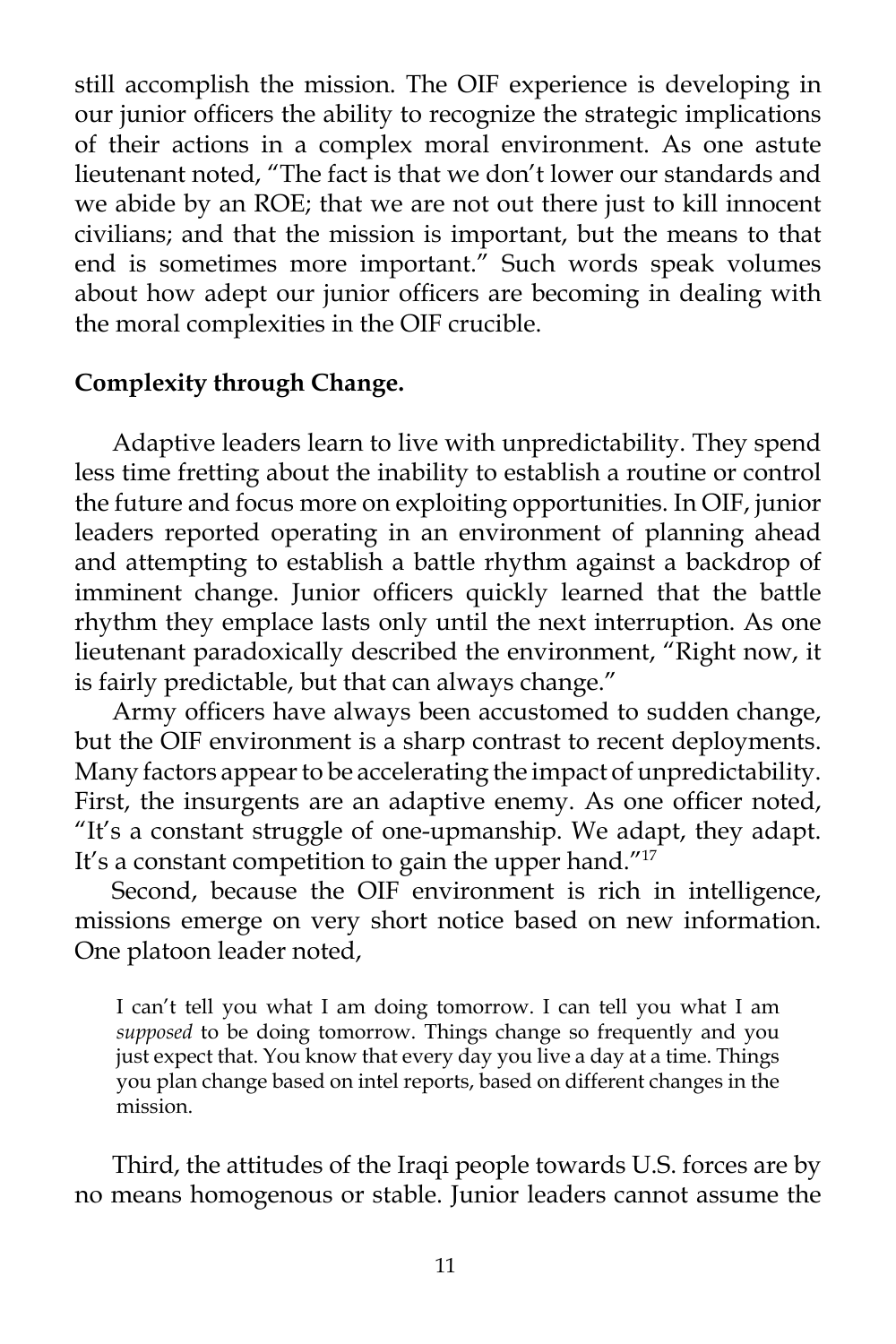reception their troops receive during missions will be constant. A lieutenant observed,

We don't know whether we are going to get rocks thrown at us, or mortars, or a handshake, or a cup of tea. It really doesn't depend on what neighborhood we are going to. It doesn't matter what we are going to do. The level of hostility is something that we cannot predict.

 Finally, the overall strategic environment in postwar Iraq is still unstable which creates havoc for those at the tactical level. An assassination, a prison abuse scandal, or a localized uprising can change conditions for leaders on the ground. One officer elaborated,

Things are going to go wrong and some crazy things are going to happen. Like the UN is going to blow up or Sadr is going to ambush a patrol in Sadr City, and they are going to call our tanks in to be prepared to basically assault the city . . . My guys realize that it is a very unpredictable environment that we live in.

 As a result of the possibility of change at any moment, junior officers have learned to plan and establish routine, but anticipate change at any moment. One lieutenant stated,

You never know what to expect. Tasks seem to come in spurts. It is quiet for a while―you think that maybe we have gotten a hold of the sector . . . then we will have three IEDs in a day within the battalion AO.

One officer gave this advice for leading in the OIF environment, "The first priority is to accept the fact that it is going to be completely unpredictable. You just have to make the best of it." A lieutenant added,

I guess you get used to the unpredictable nature of things . . . I guess you build little lessons learned off of each one. So next time when a new experience comes up, you draw from that last one. Okay, how could I quickly adapt to this and make this happen? I guess the only danger is it really could make you complacent. You want to be comfortable with unpredictability. But, you don't want to become complacent. I guess that's the balance.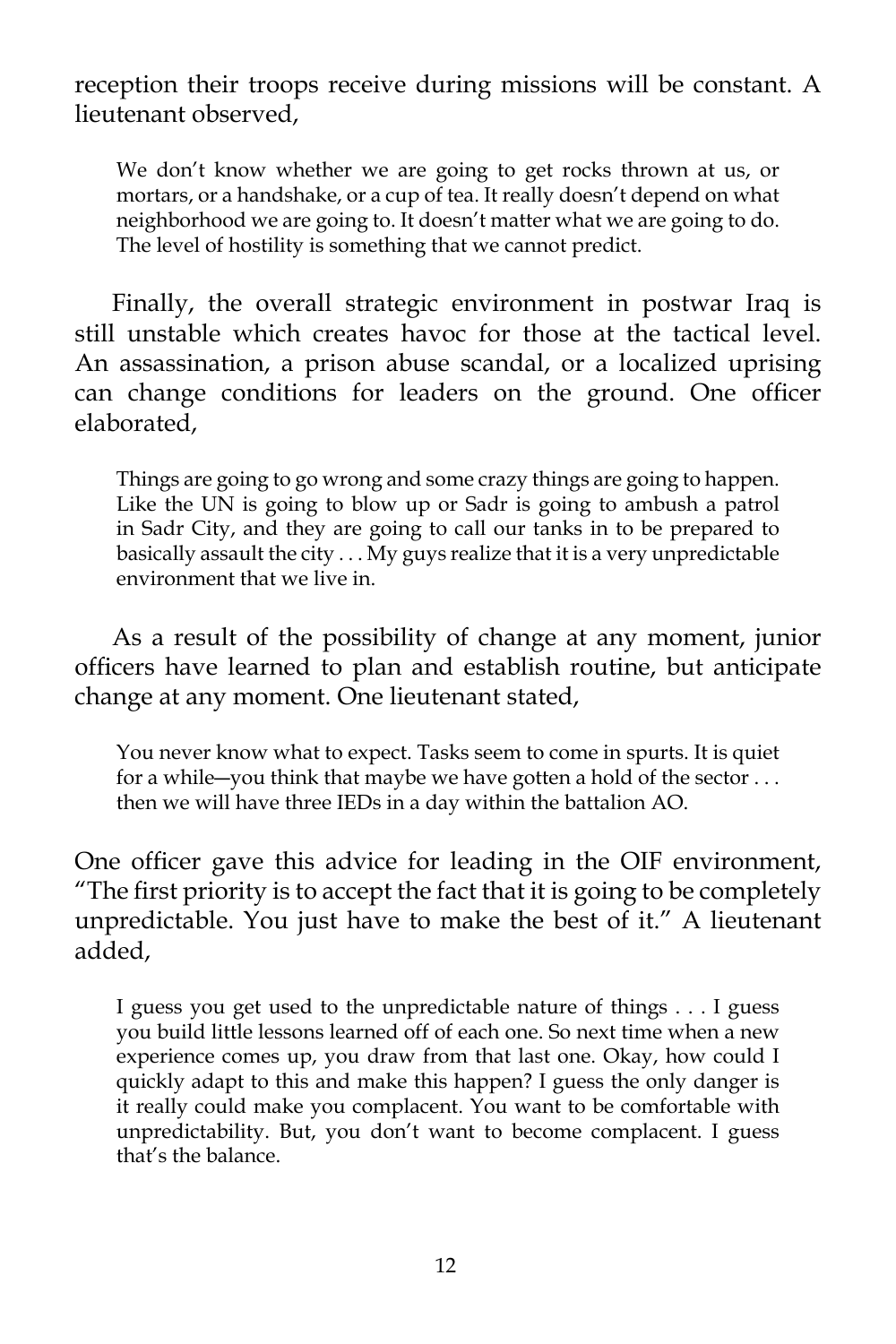Junior officers in the OIF environment are working towards establishing predictability for their troops. They are planning and scheduling, but they are also learning to adapt to the situation when it changes or emerges differently from what they expected.

## **TASK AND PURPOSE**

There is a type of staff officer who seems to think that it is more important to draft immaculate orders than to get out a reasonably well-worded order in time for action to be taken before the situation changes or the opportunity passes.

> General B. H. Liddell Hart *Thoughts on War*

 A key factor in developing adaptive capacity in junior officers is the ability to actually lead and make decisions rather than merely to execute the orders of higher commands. Two years ago, a study chartered by the Chief of Staff of the Army entitled *Stifling Innovation*  reported that the centralized and overly structured Army system had created an oppressive culture that encouraged in our junior officers "reactive instead of proactive thought, compliance instead of creativity, and adherence instead of audacity."18 Although creativity and innovation tend to be highly esteemed by the Army in its rhetoric, the report found that "the reality is that junior officers are seldom given opportunities to be innovative in planning training; to make decisions; or to fail, learn, and try again."19 In essence, the Army had replaced *leadership* with what leadership researchers call *leadership substitutes.*<sup>20</sup> The leadership substitutes model suggests that a variety of situational variables can substitute for or neutralize the effects of a leader's behavior. These situational variables can "paralyze, destroy, or counteract" the ability of leadership to make a difference and make leadership "not only impossible but also unnecessary."<sup>21</sup> For example, lack of authority may neutralize a leader's effectiveness, while detailed planning may substitute for leadership and make the leader redundant.

 In OIF, many of the situational variables that normally substitute for leadership in the nondeployed Army are removed. For example, many officers reported that their missions were not covered by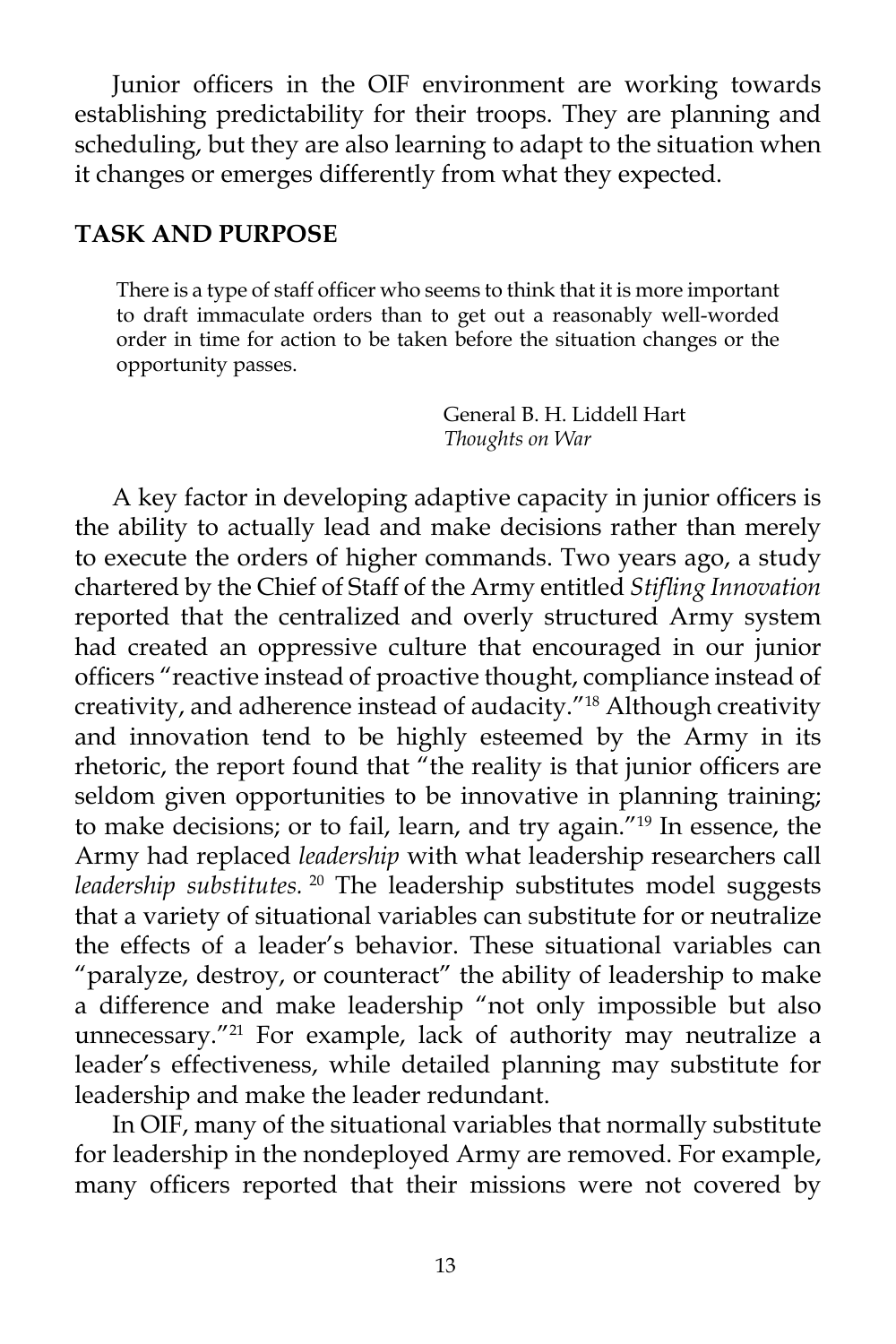Army doctrine or established TTP. Officers spoke of improvising and experimenting in operations such as the employment of heavy units in a MOUT environment, patrolling in a nonhostile MOUT terrain, and conducting Phase IV (nation-building) operations in a situation void of many of the agencies and organizations normally expected in reconstruction. As a result, junior officers are having to rely on the their own judgment and ingenuity in getting the mission accomplished. One lieutenant perceptively noted, "Every environment that we as a military go in, we are going to learn something. For those of us who are learning it now, we'll be the ones to write the doctrine later to help out the next set."

 For many of the officers interviewed, there was a surprising lack of detailed guidance from higher headquarters. Geographical dispersion, changing tactical and strategic situations, and volatile environments prevented higher echelon commanders from developing plans with specific guidance for junior officers carrying out missions. Junior officers became the experts on the situation, not higher headquarters. One officer commented on why he did not receive more explicit directions, "The big thing that you have to understand is that this is bottom-up fed. I am the guy on the ground. I know everything about my AO." As a result, junior officers reported moving away from the traditional detailed military decision making process and relying on FRAGOs, task and purpose, and commander's intent for guidance instead.

 One platoon leader recounted how general his guidance was upon arriving in his sector, "When we first got here, the colonel told us to go out and find bad guys and kill them. That was our orders. That was our task and purpose. We were, like, 'Roger, all right!'" A company commander related the broad guidance he received,

I had a very simple commander's intent. It was two lines. It said prevent anti-coalition militants and former regime militants from getting weapons or explosives into this facility. Second line―always use active force protection measures to deter an attack, i.e., be a hard target. In a situation like this, you can make your commander's intent as complicated as you want. You can address every issue, or you can just give them a broad stroke of a philosophy you want them to work under.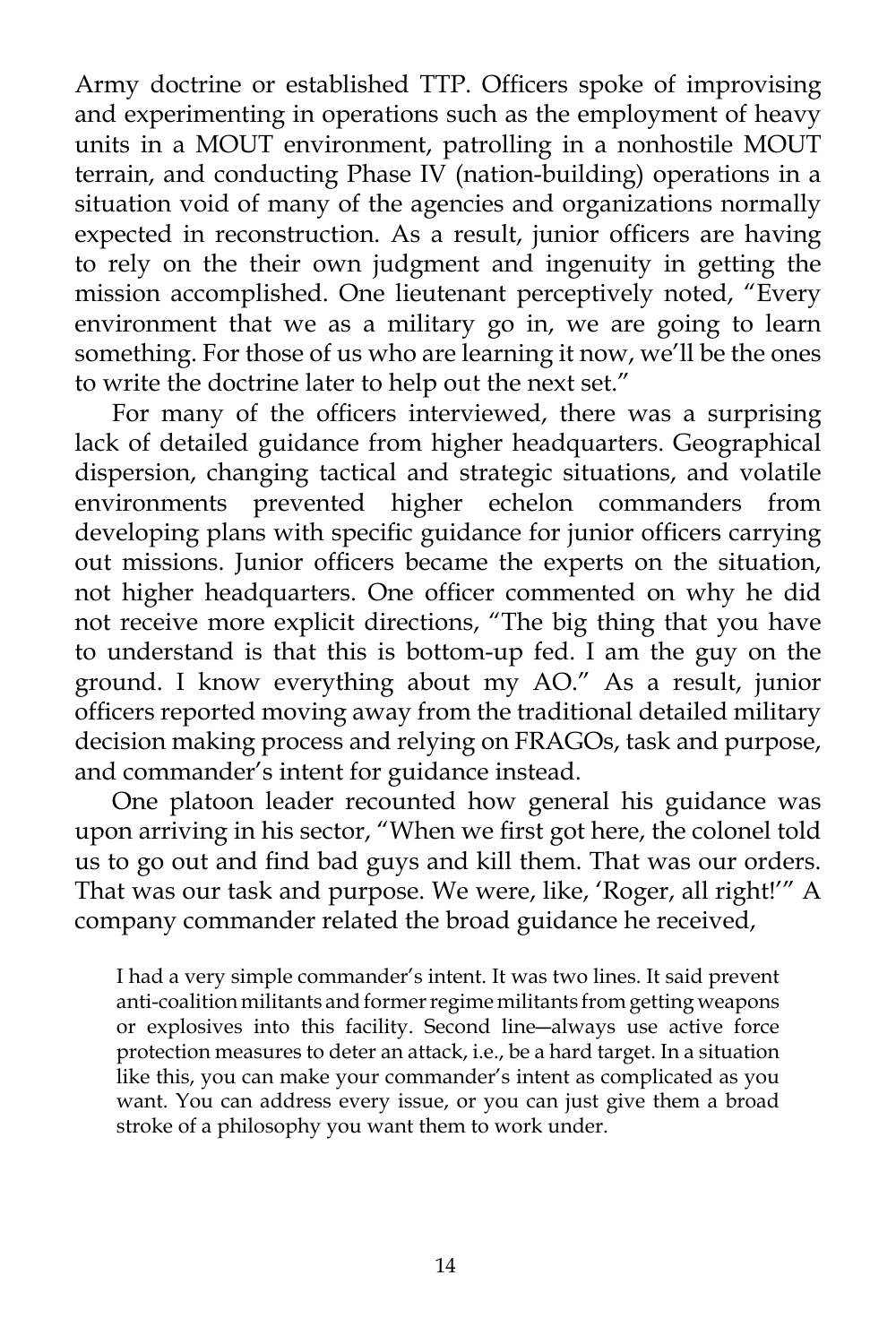A significant implication of OIF is the growing confidence possessed by junior officers that they can lead without being propped up by either close supervision or detailed guidance. They are learning to be comfortable, as one officer noted, with only, "Here is your task, here is your purpose, we don't have as much information that may be necessary to complete the whole mission, but the information is out there for you to get." Another officer described the command climate as, "Here, a lot of times it is, 'Here it is, figure it out, go, you have one hour.'" An aviation lieutenant commented on his confidence in operating in an intent-centric rather than plan-centric environment,

Honestly, if I was flying around out there . . . you give me a call sign on a ground unit, a grid to go to, and a task and purpose―e.g., there is a cordon and search, this grid, this is the call sign of the ground unit, this is their frequency―in the time that it takes me to get there, I can have a pretty good warm fuzzy about how to handle the operation.

## **TOMORROW'S LEADERS**

The preceding paragraphs have attempted to make the case that today's junior officers are learning to lead in the crucible of the extremely complex and dynamic OIF environment. Lieutenants and captains have conducted missions for which they never trained, executed operations that have outpaced Army doctrine, shifted constantly from adrenaline-pumping counterinsurgency to patiencedemanding nation-building, and received very little detailed guidance or supervision in the process. The result of this experience is a cohort of junior officers that is learning to be adaptable, creative, innovative, and confident in their abilities to handle just about any task thrown at them.

 One lieutenant reflected upon the leader development aspects of OIF, "I have learned that I can adapt to circumstances and situations that surround me much better than I expected . . . Three hours after I got on the ground in Baghdad, I went on my first raid with these guys. Just my ability to learn and absorb information has impressed me." Another officer offered insights on what he learned in theater,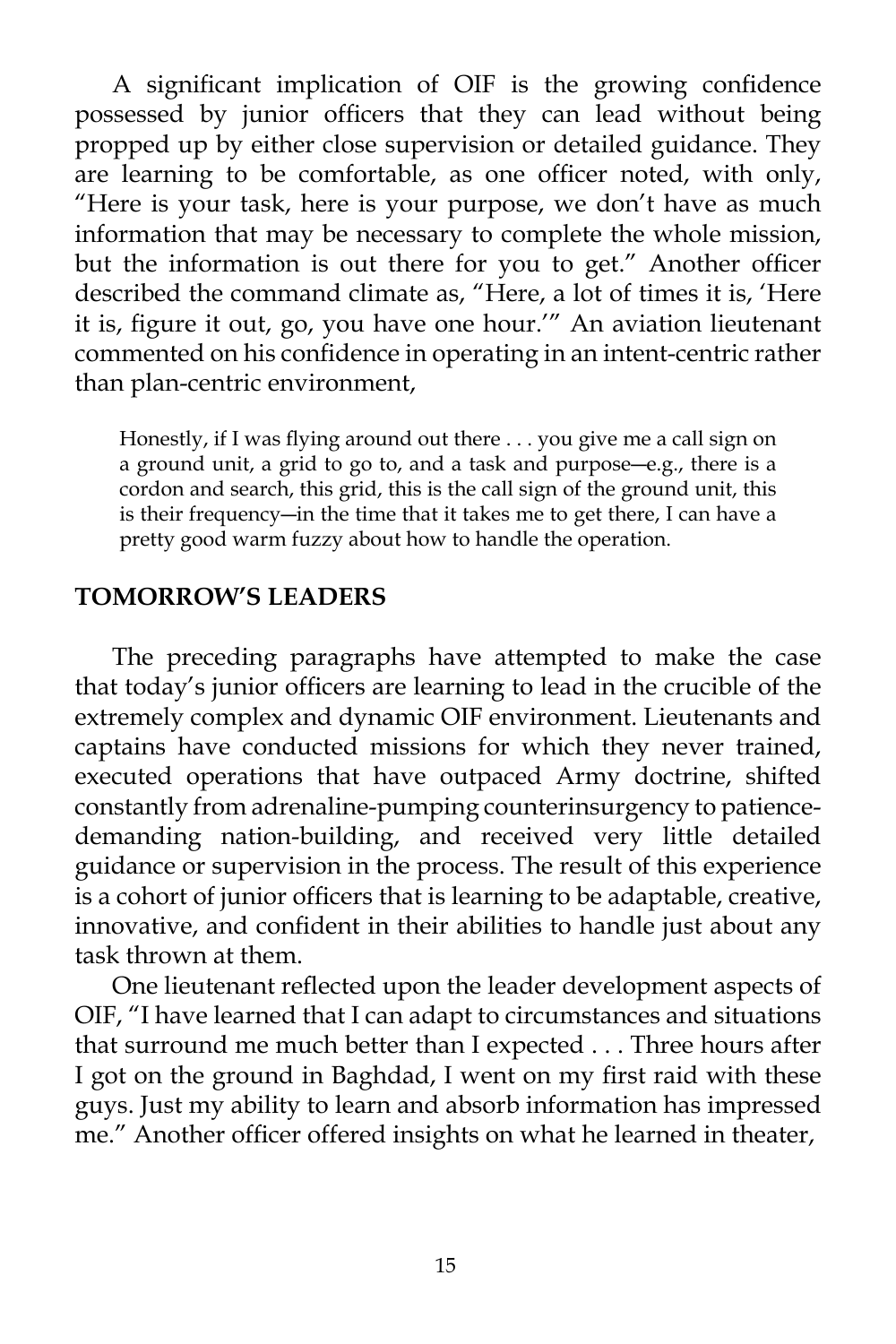You learn not to over-analyze . . . A place like this really drives home, I would say, that the most important thing that a leader can do at the lowest level is make a decision―right or wrong . . . Making the decision in a timely manner, on the spot, at the lowest level, has implications that are huge all the way to the top.

 Being able to adapt, make decisions, and lead in the complex, ambiguous, and uncertain conditions of OIF produces a confidence in junior leaders. The boldness developed in OIF is the seed for the audacity required in the future Army. It is something that can be best developed by allowing junior officers to lead in a crucible experience. One lieutenant noted,

I feel that myself, and all the other officers that I serve with, are doing things that they never expected they would have to do and finding out that they're doing them very, very well. I think that it comes to a shock to some guys, many of us, how well things are going for us individually.

 For the officers deployed to Iraq, the OIF environment has become the way the Army operates. For many of the more junior officers, OIF is their only reference point in the leadership development process of the Army. As a second lieutenant pointed out, "I don't really know what infantry platoon leaders normally do. I went to two training centers and I came here. I have no idea what they do in garrison." Another lieutenant said, "I have never been on a CMTC or a JRTC. You could say this is my first field problem coming out here and coming to Baghdad. I am just kind of learning as I go." For other officers with experience in the nondeployed Army, the OIF experience stands in contrast to much of what they learned in other leader development experiences. For example, one officer compared leader development in the OIF environment with a CTC rotation,

I know the Army hates this word, but [the OIF environment] keeps me *flexible* . . . The Army hates the word because if you have ever been to a training rotation, you always have an AAR, and the thing that they always tell you . . . is "Don't ever say under one of your 'Sustains'― *flexible*." Don't even bother. They hate to hear it. The Army hates to hear the word *flexible*.

 Such observations raise a key question: What happens when these junior officers―who have experienced the exhilaration of leading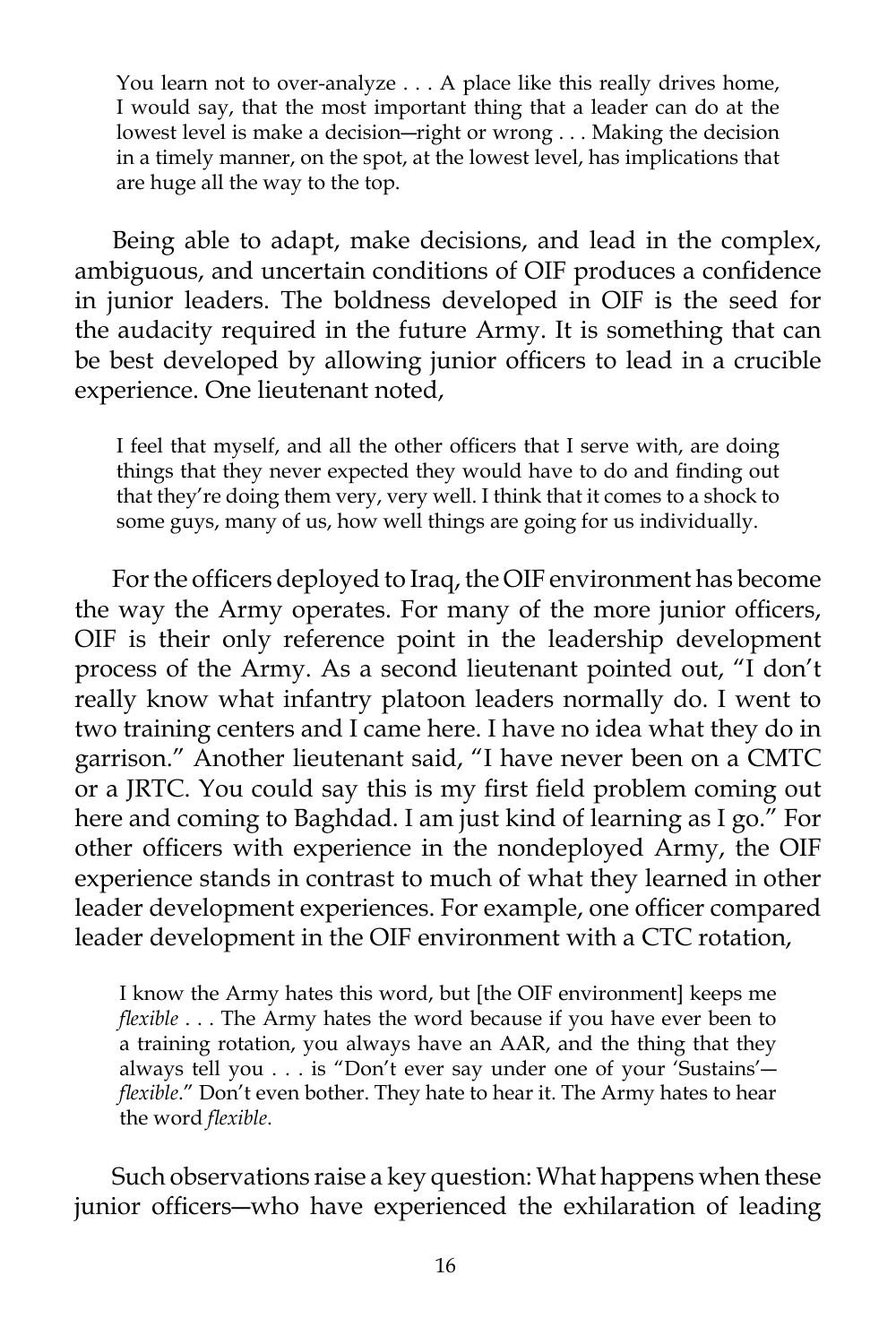troops in a complex environment with little close supervision― return to the nondeployed Army? Will the Army leverage this newly developed adaptability? Or will bureaucratic forces gradually whittle away and wear down these young warriors with SOPs, TTPs, MREs, and strict adherence to the MDMP? While there have already been some adjustments at the CTCs to instill ambiguity and uncertainty instead of following closely scripted scenarios, changes are also needed throughout the schoolhouses, and more importantly, in the daily operational training of units. The leader development gains of OIF will be lost if instructors at the Captain's Career Course, battalion and brigade commanders in tactical units, and division chiefs on headquarters staffs fail to recognize that these junior officers are quite capable of operating within the broad boundaries of commander's intent, instead of being told what to do and how to do it.

 Three factors are important to consider when exploring the implications of a large cohort of adaptive, independent leaders returning to the garrison Army. First, while the current situation has many similarities with deployments of the past such as Bosnia and Kosovo, Vietnam, or post-World War II Germany or Japan, the leader development experience is unique due to differences in scope and scale. The Vietnam experience included counterinsurgency operations, but the nation-building in that conflict was mostly at the local level (e.g., civil action teams) and did not attempt to rebuild the national government. Operations in Bosnia and Kosovo included some nation-building, but leaders were not confronted with an active insurgency. Likewise, while post-World War II reconstruction efforts were at the national level, junior officers did not have to contend with fighting an insurgency at the same time. Probably a more significant difference in the leader development experience from past deployments is the increased quality of the all-volunteer force―especially when comparing Iraq with the Vietnam conflict. With higher quality troops, especially the noncommissioned officer corps, junior officers can devote more of their mental energy to issues other than discipline and individual training. Additionally, current force stabilization policies allow units to push their band of excellence upwards due to cohesion and reduced turbulence.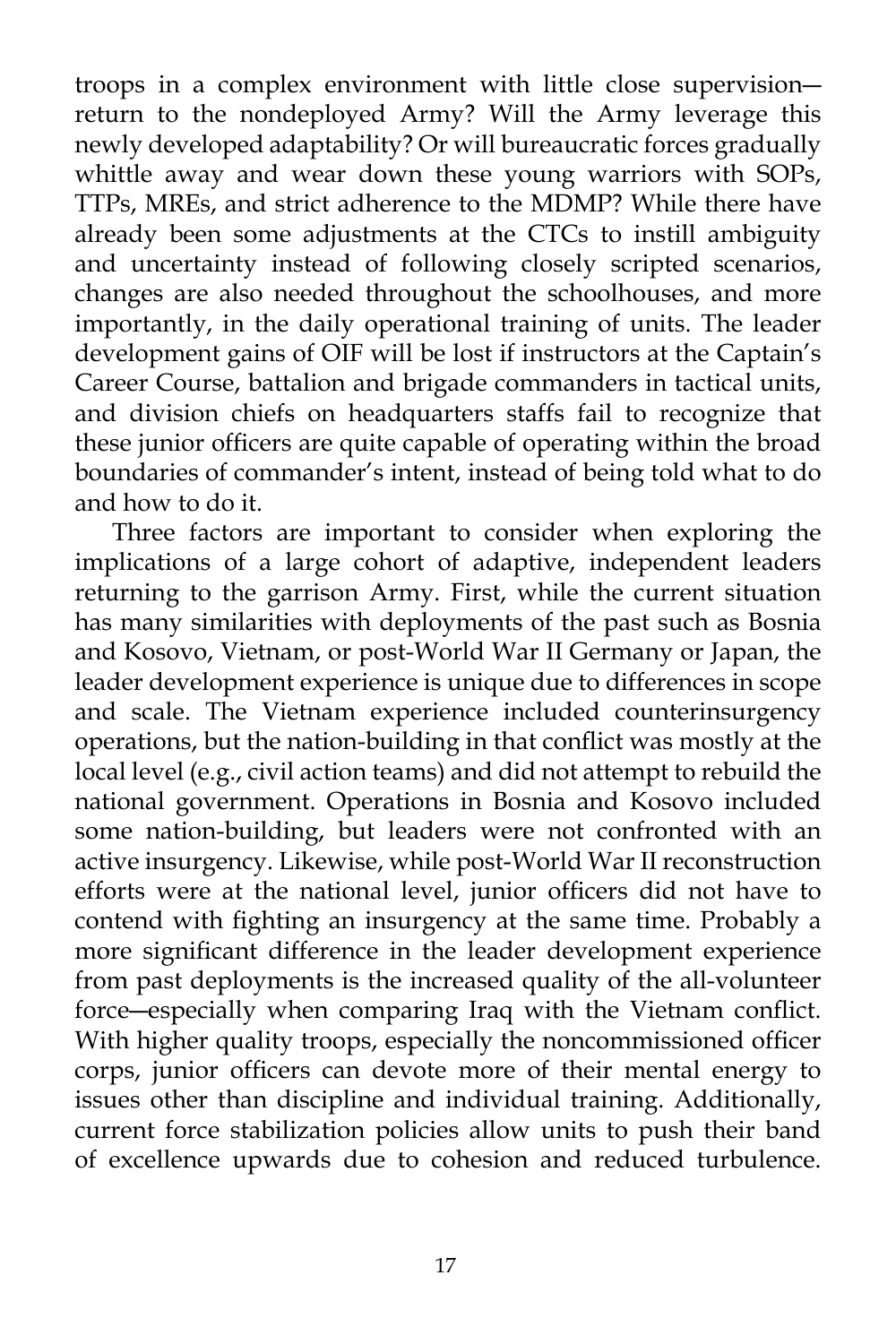In other words, the current situation of so many adaptive junior officers returning to the nondeployed Army presents an extremely rare opportunity to the Army.

Second, this monograph focused on the development of adaptability in company grade officers. While many field grade officers are also in postwar Iraq, mostly lieutenants and captains are in the line units interacting with the local populace, conducting the raids, and working with soldiers. The development of agile, adaptive leaders in OIF is, by and large, a junior officer phenomenon. Thus, any impact of adaptability and flexibility on the Army will come mainly through the influence of a large cohort of junior officers with OIF combat experience.

 Finally, the influence of the Army's senior leadership on the leadership development of the Army is also a salient factor to consider. Former Chief of Staff of the Army General Eric Shinseki set the stage for change. He chartered the Army Training and Leader Development Panel (ATLDP) in anticipation of developing adaptive leaders for the Objective Force. Under his direction, the Army explored ways to eliminate 50 percent of nonmission related training in order to allow company commanders to be innovative in developing their own training. Additionally, he directed that all company commanders be given a week of "white space" on their training calendars to encourage junior officer creativity. While the institutional Army may not have responded with significant policy changes to promote adaptability during his tenure, General Shinseki's vision of adaptive leaders established the foundation for change.

 Current Chief of Staff General Peter Schoomaker continued the momentum of change and is pushing the Army towards reform with radical restructuring, discontinuation of programs once thought sacred, and the dismantling of processes no longer viewed as flexible enough for a transforming Army. As far as developing leaders, General Schoomaker has shown that he is comfortable with exposing leaders to complex, ambiguous environments. Statements such as, "What makes a great team is what happens after the ball is snapped," "You're not learning unless you're operating in the zone of discomfort," and "You can't organize the chaos of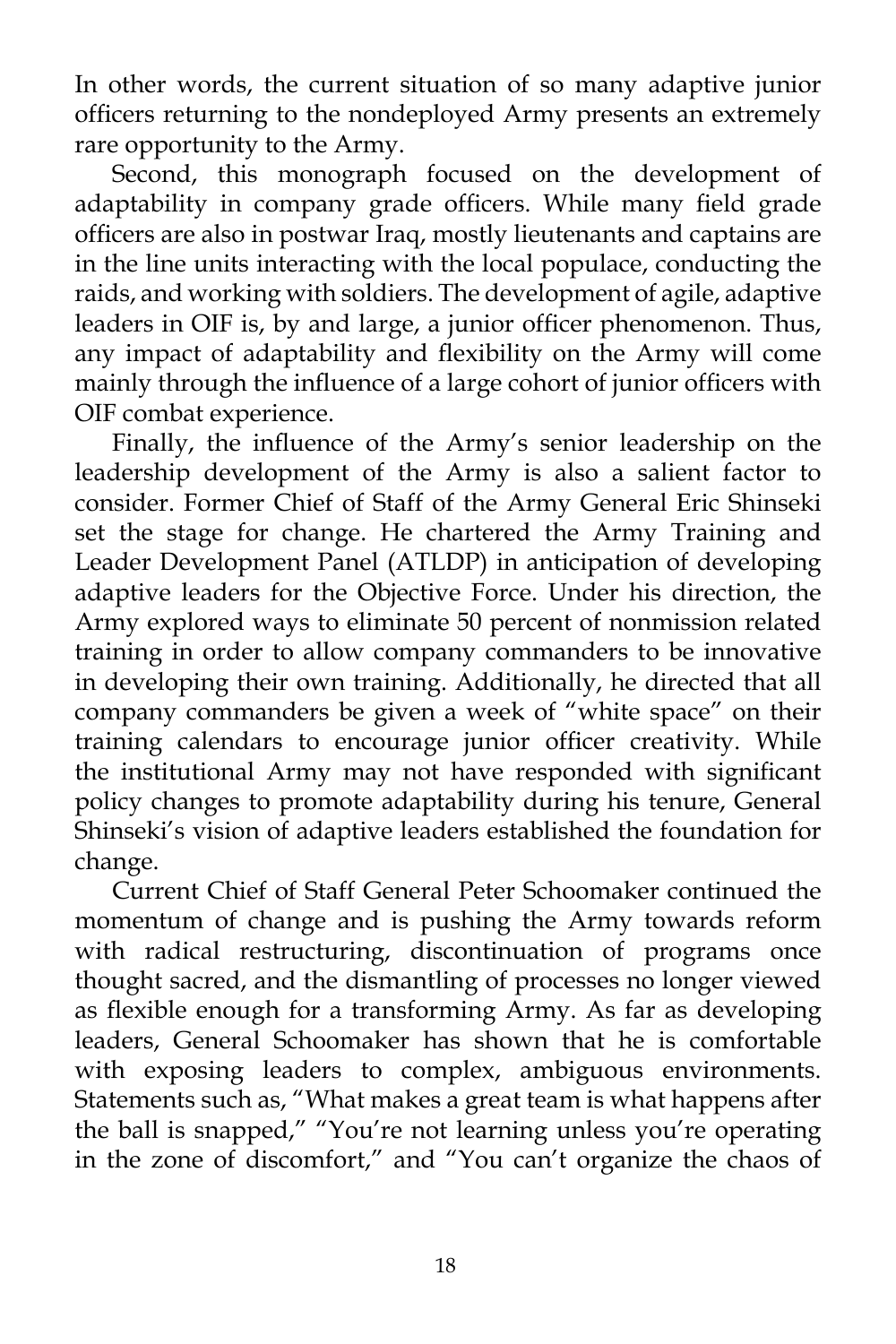the battlefield"<sup>22</sup> reflect a perspective consistent with notions of flexibility, adaptability, and innovation.

 With a cohort of junior officers experiencing and expecting to be treated as adaptive, innovative, and independent leaders putting pressure on the Army from the bottom, and a Chief of Staff of the Army familiar with the virtues of special operating forces (not to mention a transformation-oriented Secretary of Defense) pushing adaptability from the top, the Army finds itself sandwiched between forces of change. The Army can continue the momentum by leveraging and encouraging adaptability and innovation, or it can allow traditional Army inertia to gradually grind down the out-ofthe-box perspectives of its returning junior officers.

 An Army at war is stressed and stretched. Wars also have the ability, however, to mature an Army. Today's Army is receiving a large number of junior officers who have learned to be comfortable with complexity, change, and ambiguity. While these junior officers do not appear much different than fresh-faced cadets, they carry with them a savvy and wisdom that can only be gained in a crucible experience. Such a perspective is evident in the following quotation from a very eloquent second lieutenant. Note the maturity in his words as he reflects upon the OIF environment and his development as a leader.

Our equation is filled with variables that constantly change―the weather, people, different dynamics that we have no control over. If we tried to control them, we would be breaking the rules. It is important that we understand our constraints, understand our limitations, understand the variables that are out there, and then learn how to deal with it. There are certain things that you are not going to be able to control―the emotions your soldiers run into, the problems your soldiers have at home, the complex situation between the Shiites and Sunnis, the cultural barrier, the stand off between Western culture, Christian culture, and Muslim culture. There are certain things that we won't understand because it is a totally different environment . . . To prepare an officer for this, to prepare anyone for this, you need to just constantly test him, put him in very challenging situations, and allow them to sort of think and act under pressure and stress. That is essentially what you do here. You are given a task and expected to perform . . . You see the true colors of people because you see a lot of these guys get bent out of shape. You get tired, you get frustrated, you get mad, you start screaming. You are, like,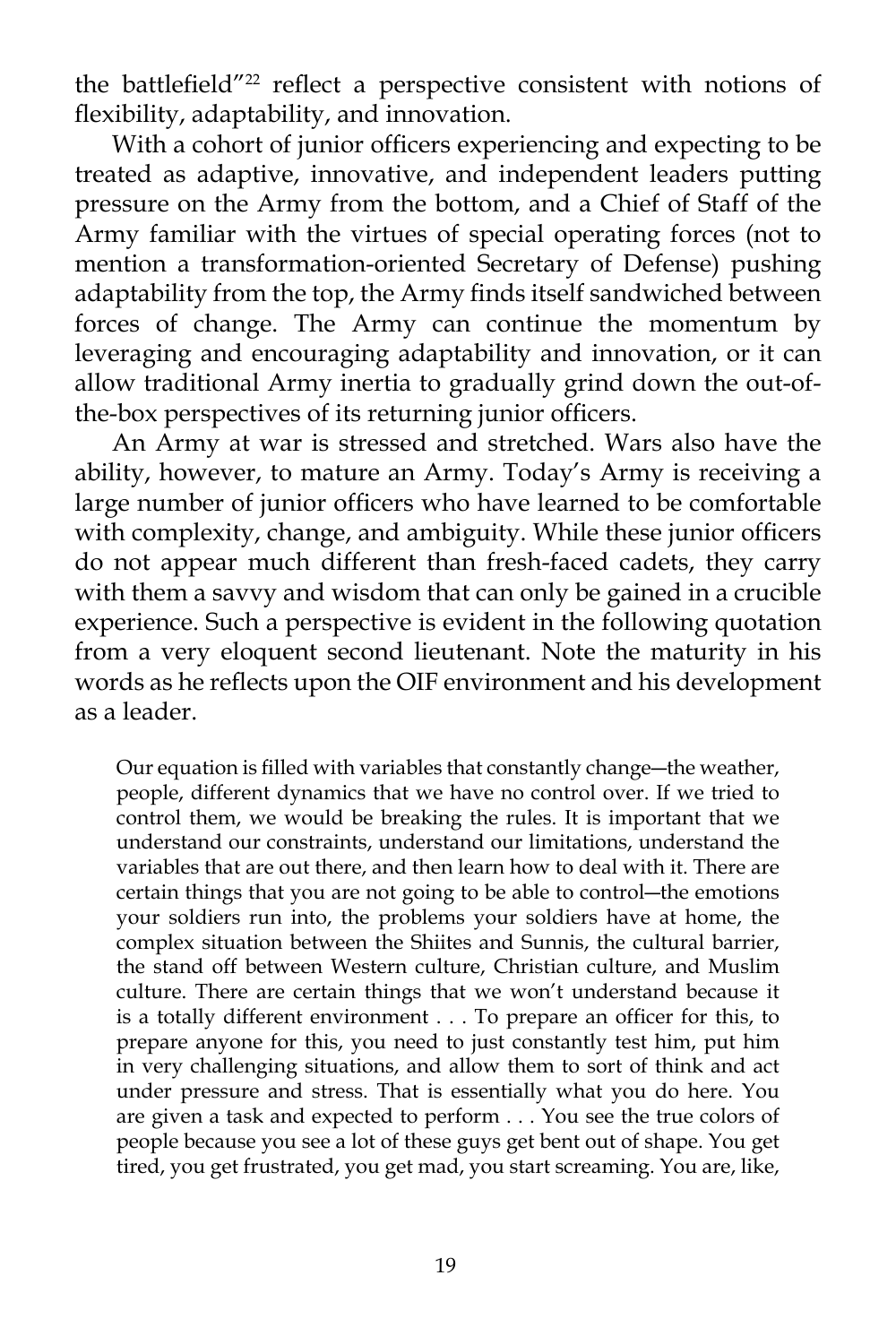"This is all [messed] up." You understand their frustration. You got to pull yourself back. You got to remain calm. You got to come with, "Okay these are the changes, and this is how we are going to change our plan." You got to be able to think on your feet. You got to be flexible. I can't stress that enough. That has been our success here.

Of course, not all the junior officers encountered during interviews for this monograph were as comfortable as this lieutenant in leading in a complex environment. Some of the junior officers in OIF are frustrated with the constant change, while others report unease in dealing with ambiguity. Over all, however, most of the junior officers showed an astute understanding of leadership in the future environment.

 Today's junior officers are not afraid to lead in ambiguous conditions. They can execute a mission with minimal guidance. They are an incredibly valuable resource to a transforming Army that has desired and sought adaptive capacity in its leaders. The crucible of OIF has delivered to the Army a cohort of adaptive leaders. The challenge for the Army is to encourage and leverage this priceless potential.

## **ENDNOTES**

1. Quoted in Thom Shanker, "New Chief Sets Out to Redesign a Stretched-Thin Army," *The New York Times*, January 28, 2004, p. A19.

2. Headquarters, Department of the Army, Field Manual 22-100*, Army Leadership*, Washington, DC: U.S. Government Printing Office, 1990, p. 7.

3. Headquarters, Department of the Army, *U.S. Army Vision Statement*, Washington, DC: U.S. Government Printing Office, 1999, p. 7.

4. Headquarters, Department of the Army, Field Manual 1, *The Army*, Washington, DC: U.S. Government Printing Office, 2001.

5. Headquarters, Department of the Army, *The Army Training and Leader Development Panel Officer Study Report to the Army*, *http://www.army.mil/atld*, 2001 (emphasis added). See also Lieutenant General William M. Steele and Lieutenant Colonel Robert P. Walters, Jr., "21st Century Leadership Competencies," *Army Magazine*, August 2001, p. 29.

6. Headquarters, Department of the Army, U.S. Army White Paper, *Concepts*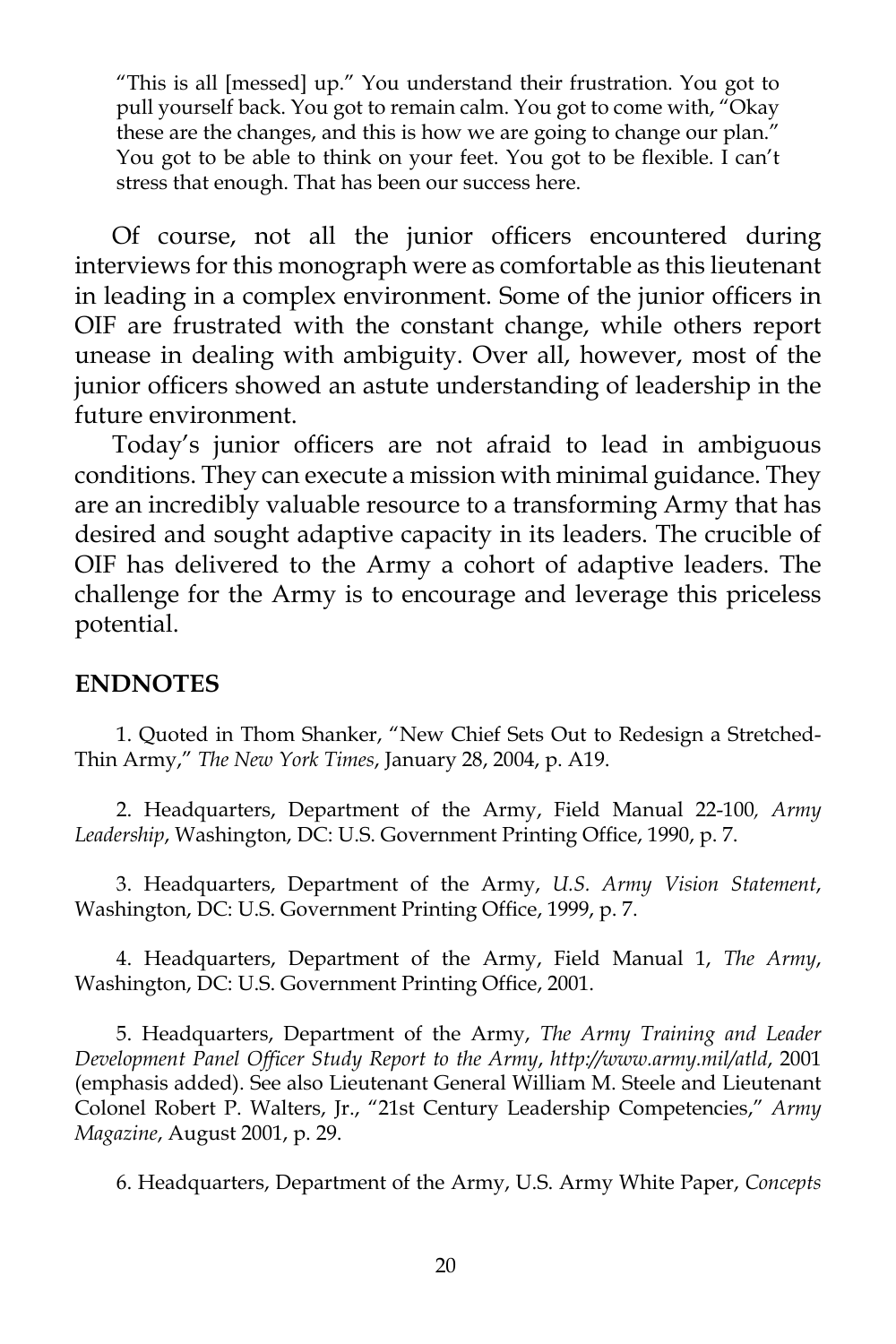*for the Objective Force*. *http://www.army.mil/features/WhitePaper/ObjectiveForceWhiteP aper.pdf*, 2001, p. 5 (emphasis added).

7. Headquarters, Department of the Army, *The Way Ahead*, Washington, DC: U.S. Government Printing Office. 2004, p. 8 (emphasis added).

8. Warren G. Bennis and Robert J. Thomas, *Geeks & Geezers: How Era, Values, and Defining Moments Shape Leaders*, Boston, MA: Harvard Business School Press, 2002, p. 16.

9. Warren G. Bennis, *On Becoming a Leader*, New York: Basic Books, 2003, pp. xxii–xxiii.

10. Bennis and Thomas, p. 93.

11. James Fallows, "Blind Into Baghdad," *The Atlantic Monthly*, Jan/Feb 2004, Vol. 293, p. 74.

12. Bob Herbert, "No End In Sight," *The New York Times*, April 2, 2004, p. A19.

13. General William E. Odom in John Harwood, "Former General Sees 'Staying the Course' in Iraq as Untenable," *The Wall Street Journal*, April 28, 2004, p. 4.

14. In addition to assisting in officer interviews, Colonel John R. Martin handled logistics, scheduling, and transportation. He is a first class soldier who made this monograph a reality.

15. Mark Twain, *Life on the Mississippi*, Cambridge, MA: University Press, 1883, p. 105.

16. Unless otherwise noted, quotations are from transcribed interviews with OIF company grade officers.

17. Major John Nagl, quoted in Nicholas Blanford, "Insurgent And Soldier: Two Views On Iraq Fight," *Christian Science Monitor*, February 25, 2004, p. 1.

18. Leonard Wong, *Stifling Innovation: Developing Tomorrow's Leaders Today*, Carlisle Barracks, PA: Strategic Studies Institute, 2002, p. v.

19. *Ibid*, p. 3.

20. Steven Kerr and John M. Jermier, "Substitutes for Leadership: Their Meaning and Measurement," *Organizational Behavior and Human Performance,* Vol.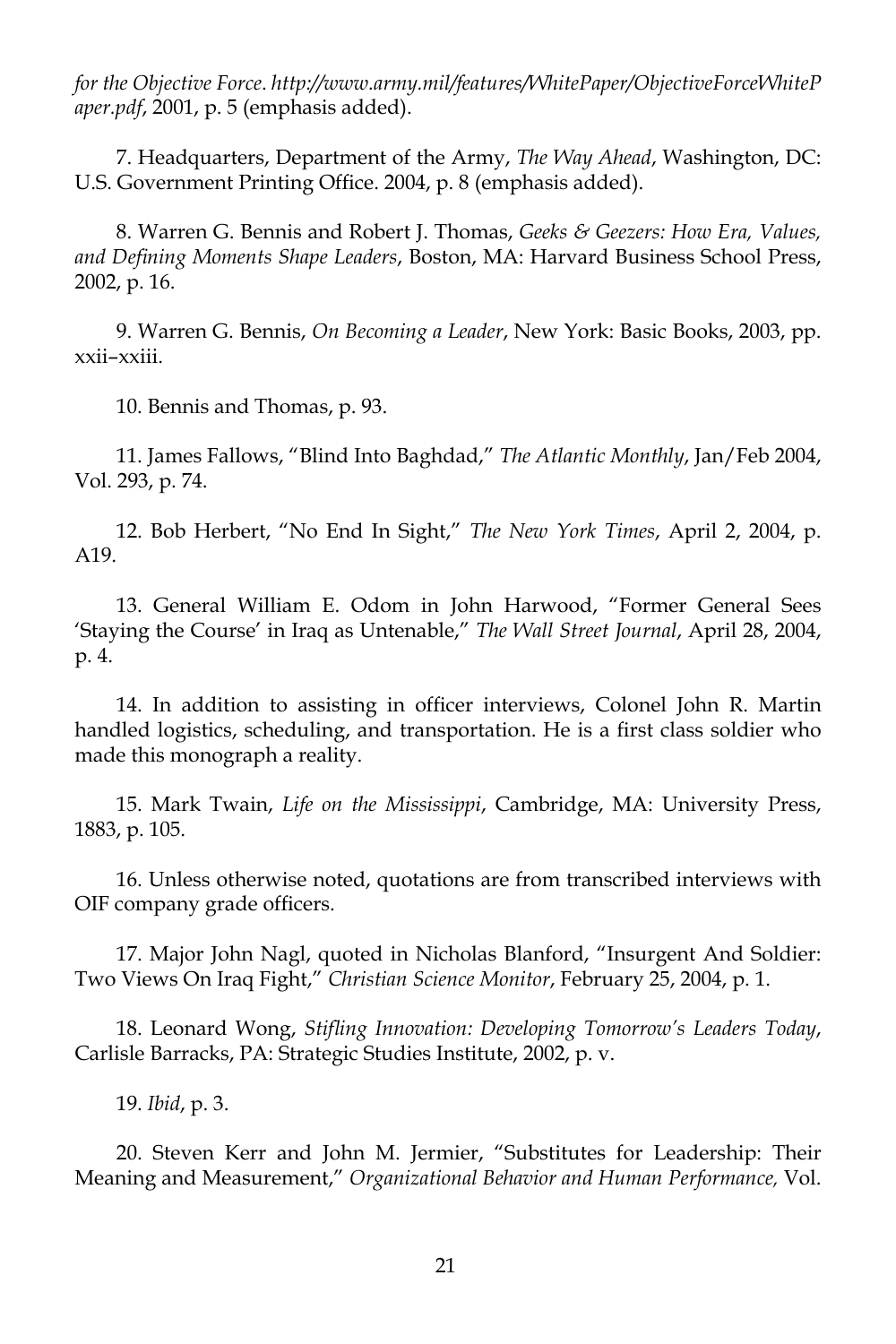22, 1978*,* pp. 375–403.

21. *Ibid*, p. 395.

22. Shanker, p. A19.